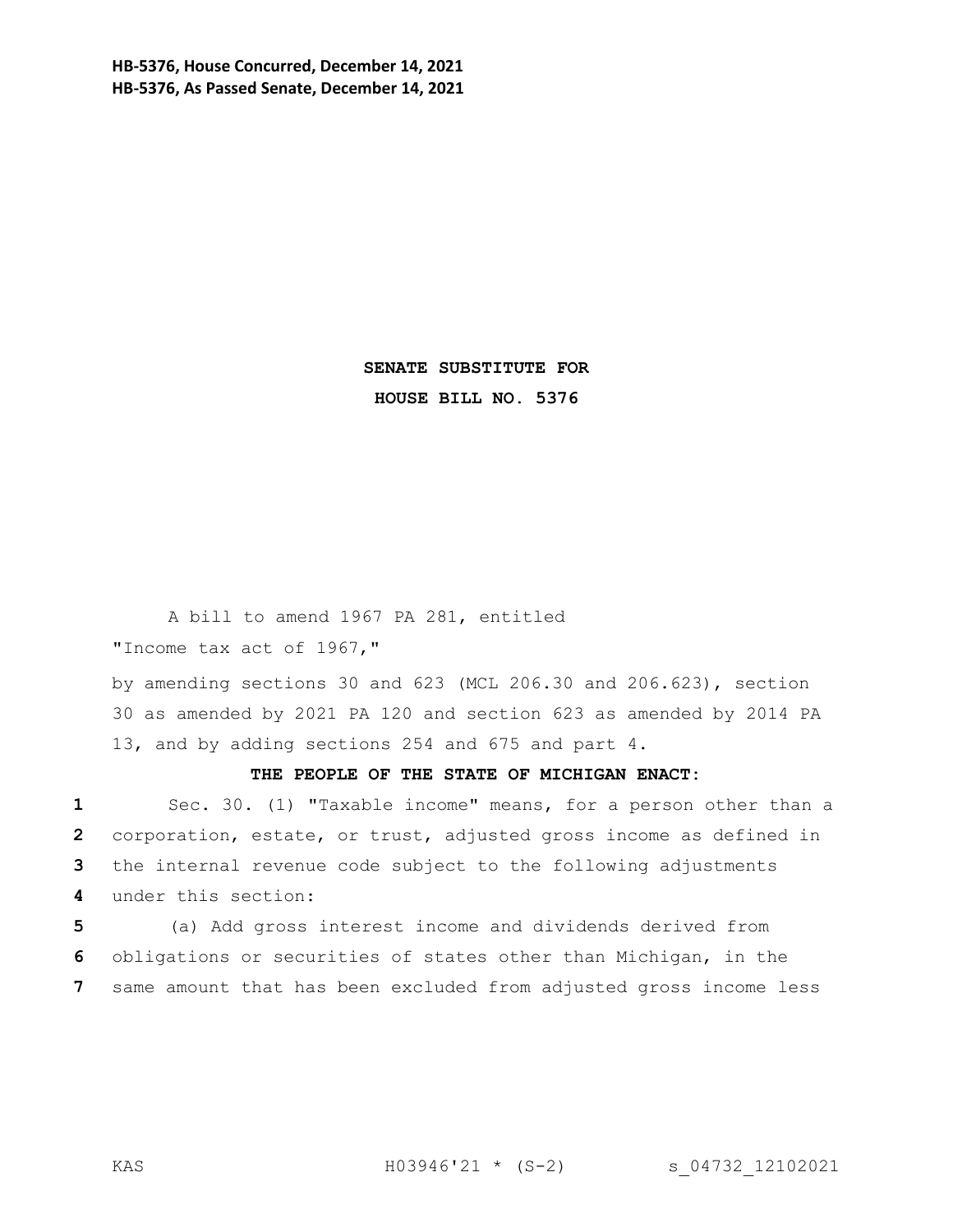related expenses not deducted in computing adjusted gross income because of section 265(a)(1) of the internal revenue code.

 (b) Add taxes on or measured by income to the extent the taxes have been deducted in arriving at adjusted gross income **including any direct or indirect allocated share of taxes paid by a flow-through entity under part 4**.

 (c) Add losses on the sale or exchange of obligations of the United States government, the income of which this state is prohibited from subjecting to a net income tax, to the extent that the loss has been deducted in arriving at adjusted gross income.

 (d) Deduct, to the extent included in adjusted gross income, income derived from obligations, or the sale or exchange of obligations, of the United States government that this state is prohibited by law from subjecting to a net income tax, reduced by any interest on indebtedness incurred in carrying the obligations and by any expenses incurred in the production of that income to the extent that the expenses, including amortizable bond premiums, were deducted in arriving at adjusted gross income.

 (e) Deduct, to the extent included in adjusted gross income, the following:

 (*i*) Compensation, including retirement or pension benefits, received for services in the Armed Forces of the United States.

 (*ii*) Retirement or pension benefits under the railroad retirement act of 1974, 45 USC 231 to 231v.

 (*iii*) Beginning January 1, 2012, retirement or pension benefits received for services in the Michigan National Guard.

 (f) Deduct the following to the extent included in adjusted gross income subject to the limitations and restrictions set forth in subsection (9):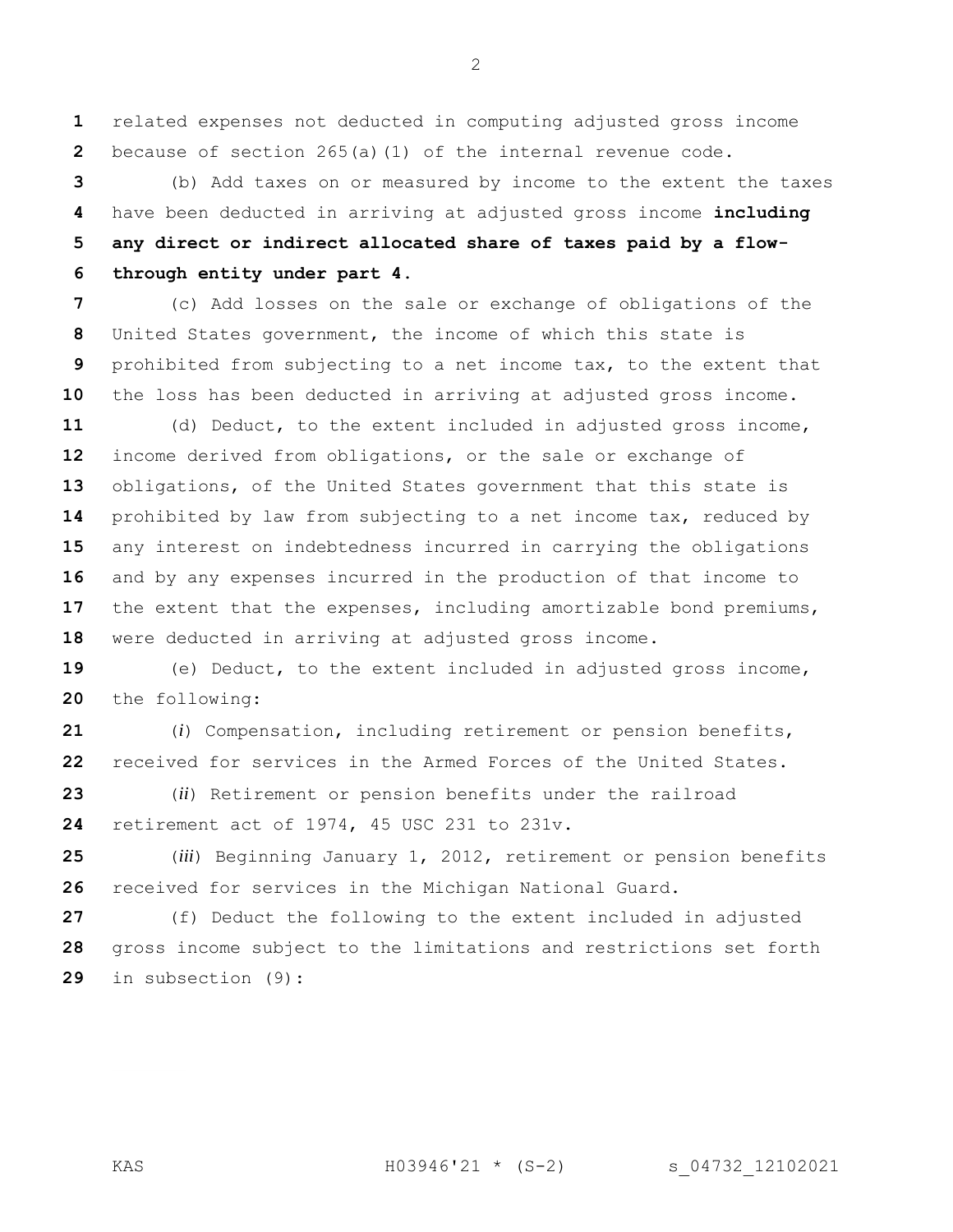(*i*) Retirement or pension benefits received from a federal public retirement system or from a public retirement system of or created by this state or a political subdivision of this state.

 (*ii*) Retirement or pension benefits received from a public retirement system of or created by another state or any of its political subdivisions if the income tax laws of the other state permit a similar deduction or exemption or a reciprocal deduction or exemption of a retirement or pension benefit received from a public retirement system of or created by this state or any of the political subdivisions of this state.

 (*iii*) Social Security benefits as defined in section 86 of the internal revenue code.

 (*iv*) Beginning on and after January 1, 2007, retirement or pension benefits not deductible under subparagraph (*i*) or subdivision (e) from any other retirement or pension system or benefits from a retirement annuity policy in which payments are made for life to a senior citizen, to a maximum of \$42,240.00 for a single return and \$84,480.00 for a joint return. The maximum amounts allowed under this subparagraph shall be reduced by the amount of the deduction for retirement or pension benefits claimed under subparagraph (*i*) or subdivision (e) and by the amount of a deduction claimed under subdivision (p). For the 2008 tax year and each tax year after 2008, the maximum amounts allowed under this subparagraph shall be adjusted by the percentage increase in the United States Consumer Price Index for the immediately preceding calendar year. The department shall annualize the amounts provided in this subparagraph as necessary.

 (*v*) The amount determined to be the section 22 amount eligible for the elderly and the permanently and totally disabled credit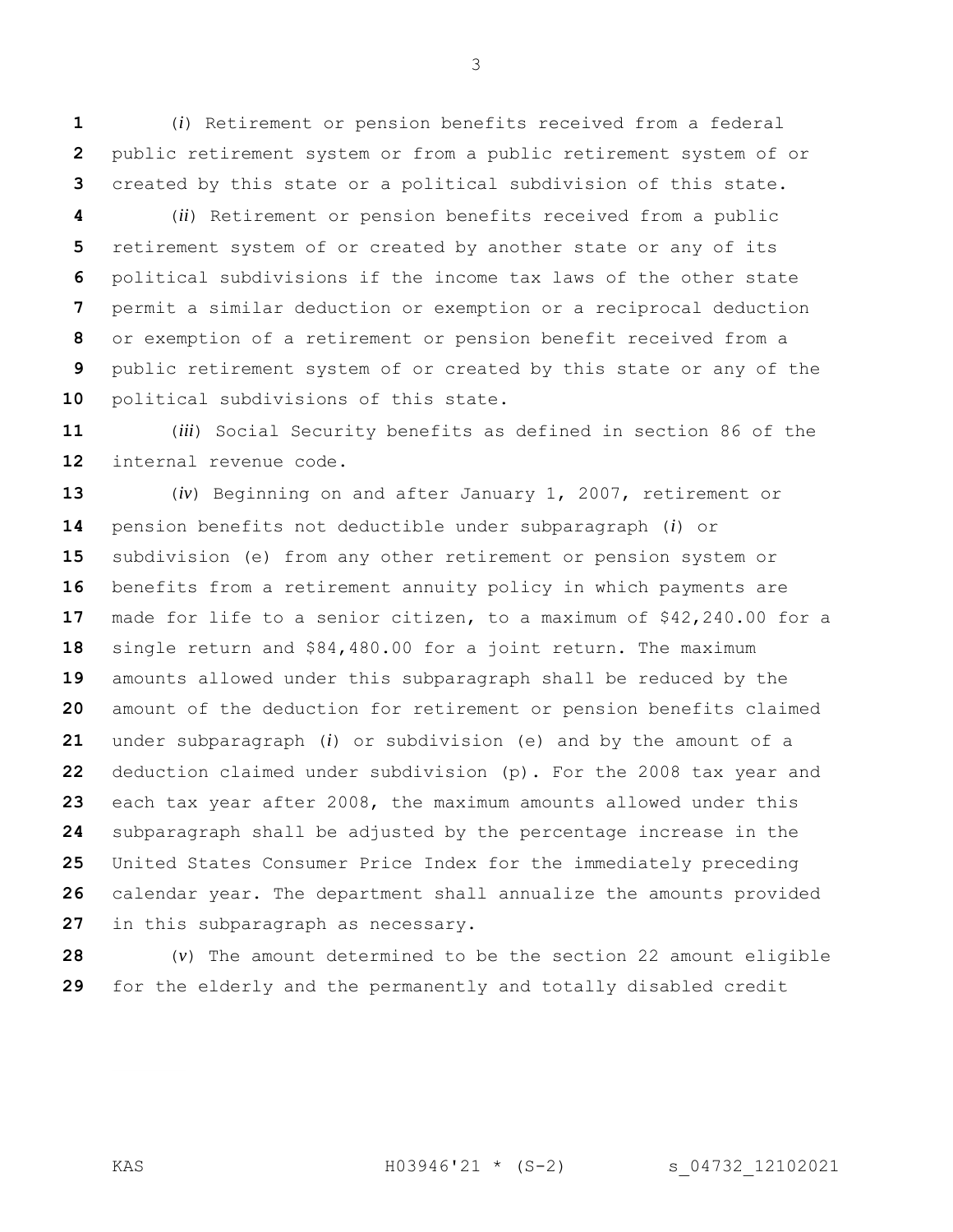provided in section 22 of the internal revenue code.

 (g) Adjustments resulting from the application of section 271. (h) Adjustments with respect to estate and trust income as provided in section 36.

 (i) Adjustments resulting from the allocation and apportionment provisions of chapter 3.

 (j) Deduct the following payments made by the taxpayer in the tax year:

 (*i*) For the 2010 tax year and each tax year after 2010, the **The**  amount of a charitable contribution made to the advance tuition payment fund created under section 9 of the Michigan education trust act, 1986 PA 316, MCL 390.1429.

 (*ii*) The amount of payment made under an advance tuition payment contract as provided in the Michigan education trust act, 1986 PA 316, MCL 390.1421 to 390.1442.

 (*iii*) The amount of payment made under a contract with a private sector investment manager that meets all of the following criteria:

 (A) The contract is certified and approved by the board of directors of the Michigan education trust to provide equivalent benefits and rights to purchasers and beneficiaries as an advance tuition payment contract as described in subparagraph (*ii*).

 (B) The contract applies only for a state institution of higher education as defined in the Michigan education trust act, 1986 PA 316, MCL 390.1421 to 390.1442, or a community or junior college in Michigan.

 (C) The contract provides for enrollment by the contract's qualified beneficiary in not less than 4 years after the date on which the contract is entered into.

(D) The contract is entered into after either of the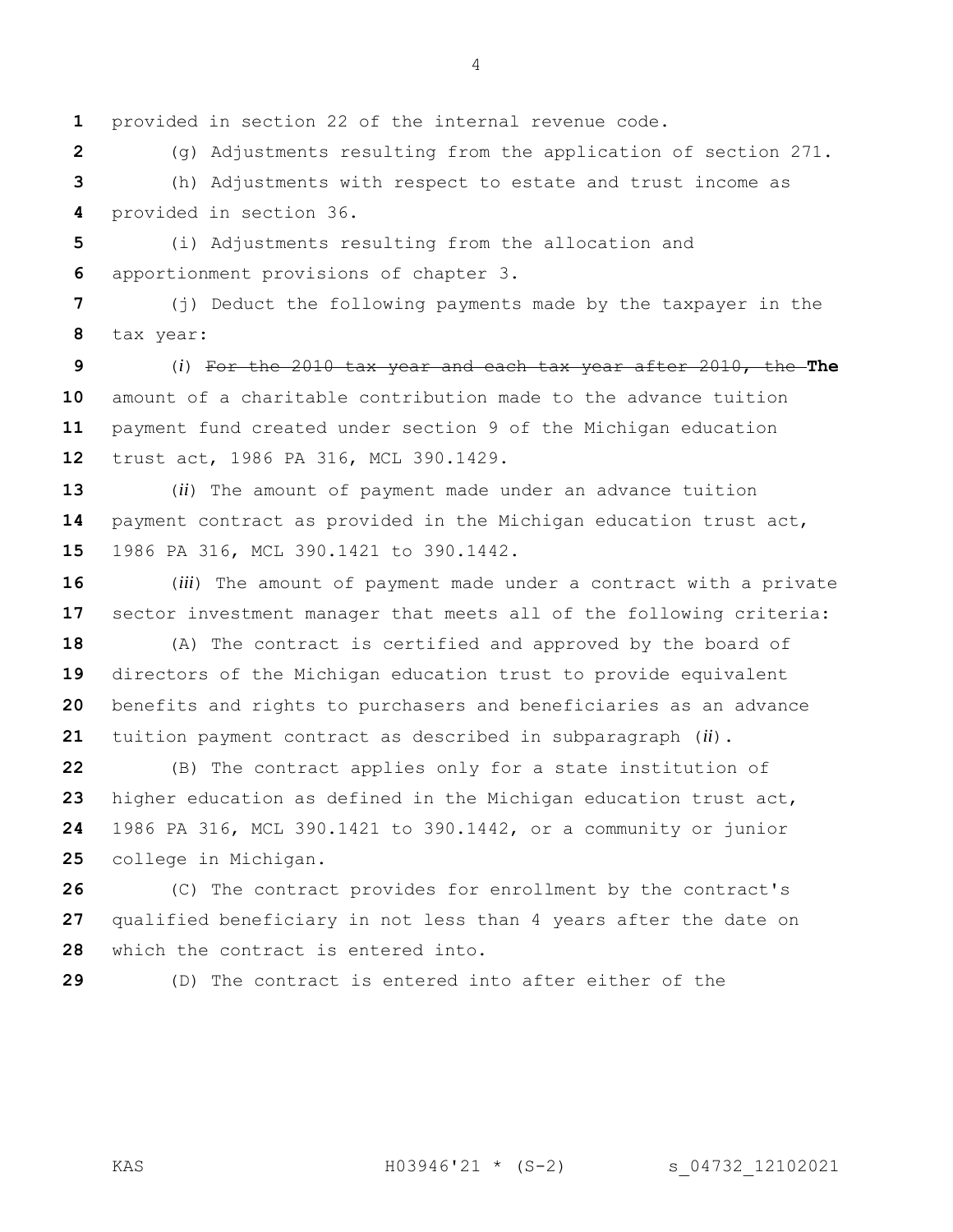following:

 (I) The purchaser has had his or her offer to enter into an advance tuition payment contract rejected by the board of directors of the Michigan education trust, if the board determines that the trust cannot accept an unlimited number of enrollees upon an actuarially sound basis.

 (II) The board of directors of the Michigan education trust determines that the trust can accept an unlimited number of enrollees upon an actuarially sound basis.

 (k) If an advance tuition payment contract under the Michigan education trust act, 1986 PA 316, MCL 390.1421 to 390.1442, or another contract for which the payment was deductible under subdivision (j) is terminated and the qualified beneficiary under that contract does not attend a university, college, junior or community college, or other institution of higher education, add the amount of a refund received by the taxpayer as a result of that termination or the amount of the deduction taken under subdivision (j) for payment made under that contract, whichever is less.

 (*l*) Deduct from the taxable income of a purchaser the amount included as income to the purchaser under the internal revenue code after the advance tuition payment contract entered into under the Michigan education trust act, 1986 PA 316, MCL 390.1421 to 390.1442, is terminated because the qualified beneficiary attends an institution of postsecondary education other than either a state institution of higher education or an institution of postsecondary education located outside this state with which a state institution of higher education has reciprocity.

 (m) Add, to the extent deducted in determining adjusted gross income, the net operating loss deduction under section 172 of the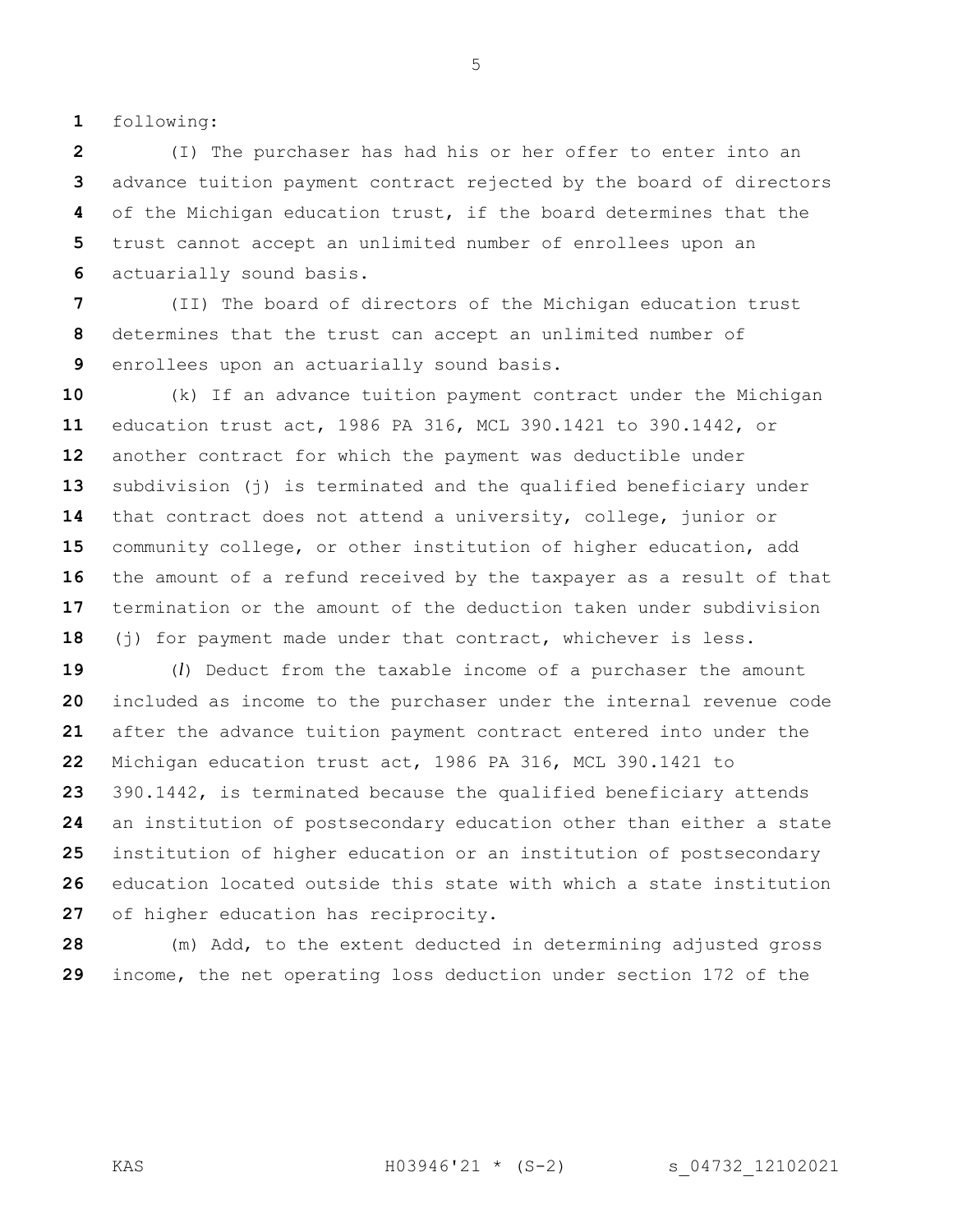internal revenue code.

 (n) Deduct a net operating loss deduction for the taxable year as determined under section 172 of the internal revenue code subject to the modifications under section 172(b)(2) of the internal revenue code and subject to the allocation and apportionment provisions of chapter 3 for the taxable year in which the loss was incurred.

 (o) Deduct, to the extent included in adjusted gross income, benefits from a discriminatory self-insurance medical expense reimbursement plan.

 (p) Beginning on and after January 1, 2007, subject to any limitation provided in this subdivision, a taxpayer who is a senior citizen may deduct to the extent included in adjusted gross income, interest, dividends, and capital gains received in the tax year not to exceed \$9,420.00 for a single return and \$18,840.00 for a joint return. The maximum amounts allowed under this subdivision shall be reduced by the amount of a deduction claimed for retirement or pension benefits under subdivision (e) or a deduction claimed under subdivision (f)(*i*), (*ii*), (*iv*), or (*v*). For the 2008 tax year and each tax year after 2008, the maximum amounts allowed under this subdivision shall be adjusted by the percentage increase in the United States Consumer Price Index for the immediately preceding calendar year. The department shall annualize the amounts provided in this subdivision as necessary. Beginning January 1, 2012, the deduction under this subdivision is not available to a senior citizen born after 1945.

 (q) Deduct, to the extent included in adjusted gross income, all of the following:

(*i*) The amount of a refund received in the tax year based on

KAS H03946'21 \* (S-2) s\_04732\_12102021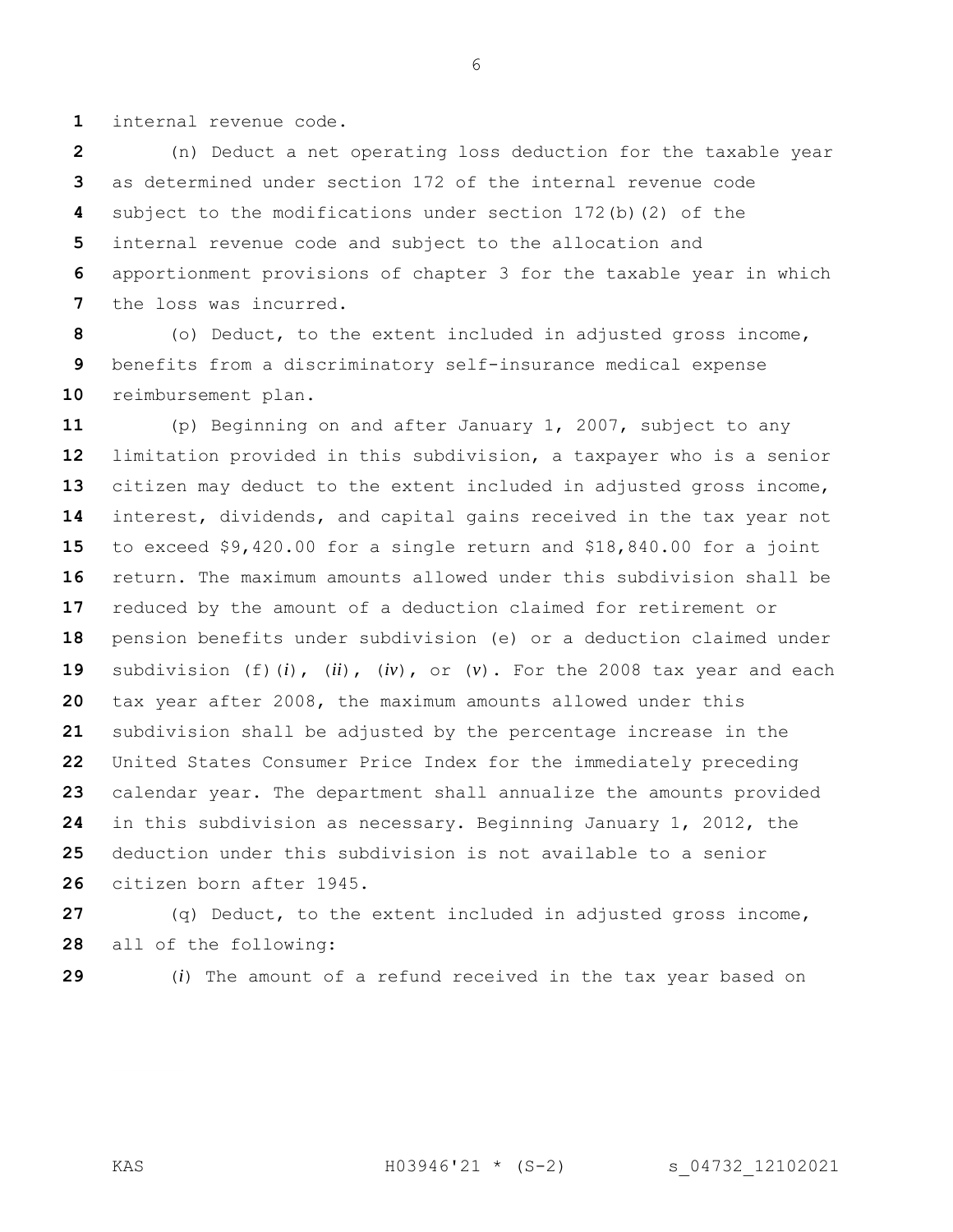taxes paid under this part **and any direct or indirect allocated share of a refund received by a flow-through entity under part 4**.

 (*ii*) The amount of a refund received in the tax year based on taxes paid under the city income tax act, 1964 PA 284, MCL 141.501 to 141.787.

 (*iii*) The amount of a credit received in the tax year based on a claim filed under sections 520 and 522 to the extent that the taxes used to calculate the credit were not used to reduce adjusted gross income for a prior year.

 (r) Add the amount paid by the state on behalf of the taxpayer in the tax year to repay the outstanding principal on a loan taken on which the taxpayer defaulted that was to fund an advance tuition payment contract entered into under the Michigan education trust act, 1986 PA 316, MCL 390.1421 to 390.1442, if the cost of the advance tuition payment contract was deducted under subdivision (j) and was financed with a Michigan education trust secured loan.

 (s) Deduct, to the extent included in adjusted gross income, any amount, and any interest earned on that amount, received in the tax year by a taxpayer who is a Holocaust victim as a result of a settlement of claims against any entity or individual for any recovered asset pursuant to the German act regulating unresolved property claims, also known as Gesetz zur Regelung offener Vermogensfragen, as a result of the settlement of the action entitled *In re: Holocaust victim assets litigation*, CV-96-4849, CV- 96-5161, and CV-97-0461 (E.D. NY), or as a result of any similar action if the income and interest are not commingled in any way with and are kept separate from all other funds and assets of the taxpayer. As used in this subdivision:

(*i*) "Holocaust victim" means a person, or the heir or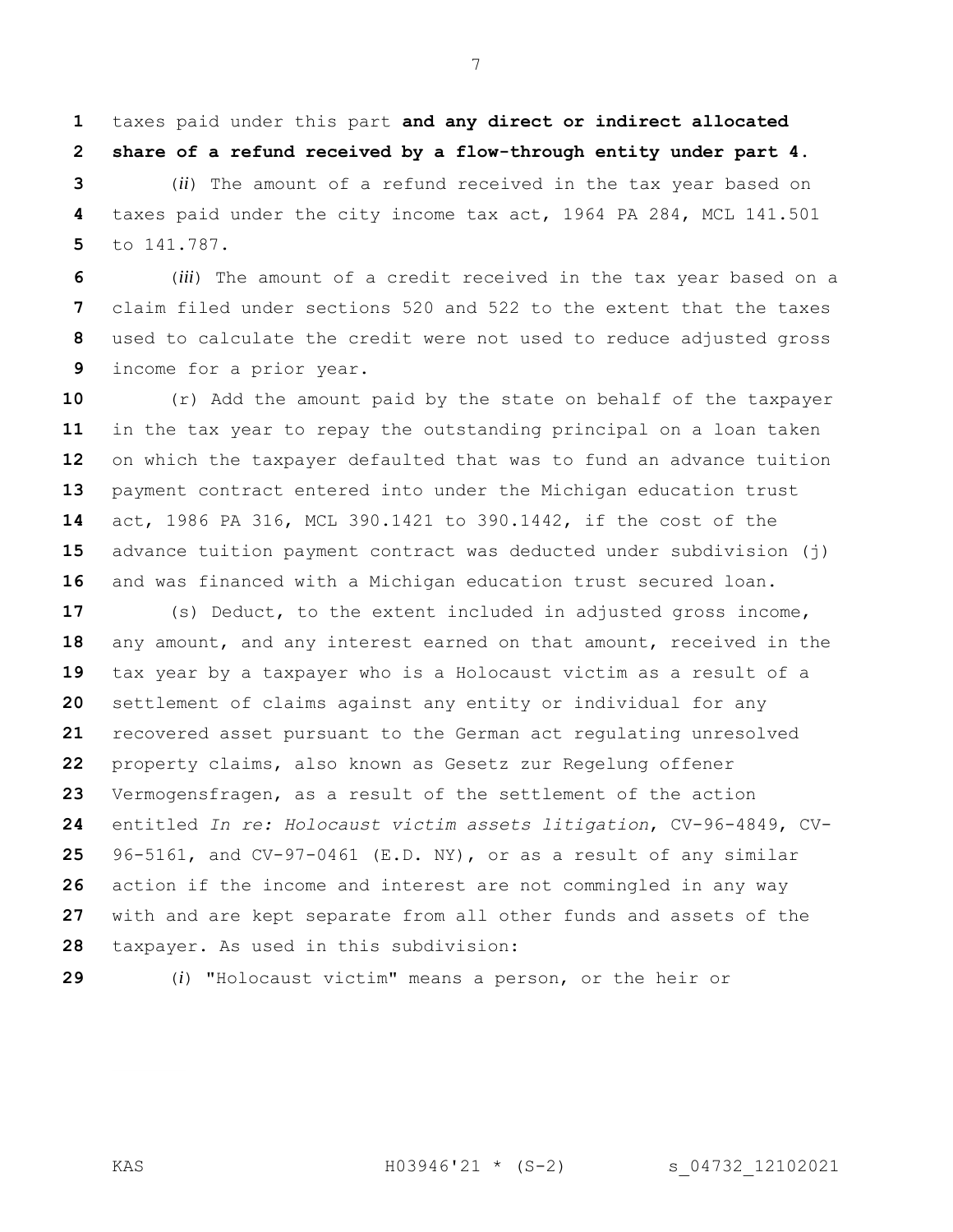beneficiary of that person, who was persecuted by Nazi Germany or any Axis regime during any period from 1933 to 1945.

 (*ii*) "Recovered asset" means any asset of any type and any interest earned on that asset including, but not limited to, bank deposits, insurance proceeds, or artwork owned by a Holocaust victim during the period from 1920 to 1945, withheld from that Holocaust victim from and after 1945, and not recovered, returned, or otherwise compensated to the Holocaust victim until after 1993. (t) Deduct all of the following:

 (*i*) To the extent not deducted in determining adjusted gross income, contributions made by the taxpayer in the tax year less qualified withdrawals made in the tax year from education savings accounts, calculated on a per education savings account basis, pursuant to the Michigan education savings program act, 2000 PA 161, MCL 390.1471 to 390.1486, not to exceed a total deduction of \$5,000.00 for a single return or \$10,000.00 for a joint return per tax year. The amount calculated under this subparagraph for each education savings account shall not be less than zero.

 (*ii*) To the extent included in adjusted gross income, interest earned in the tax year on the contributions to the taxpayer's education savings accounts if the contributions were deductible under subparagraph (*i*).

 (*iii*) To the extent included in adjusted gross income, distributions that are qualified withdrawals from an education savings account to the designated beneficiary of that education savings account.

 (u) Add, to the extent not included in adjusted gross income, the amount of money withdrawn by the taxpayer in the tax year from education savings accounts, not to exceed the total amount deducted

KAS H03946'21 \* (S-2) s\_04732\_12102021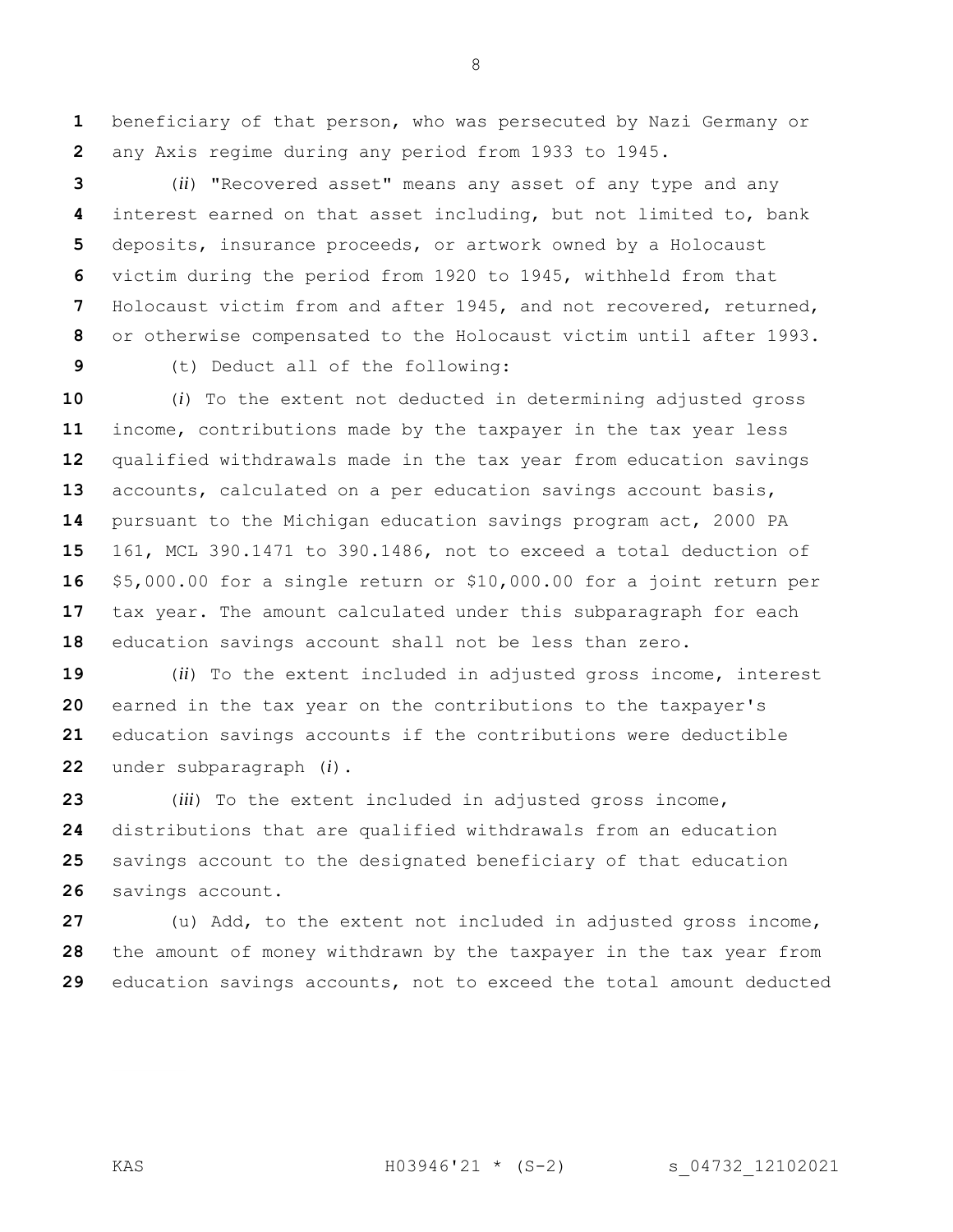under subdivision (t) in the tax year and all previous tax years, if the withdrawal was not a qualified withdrawal as provided in the Michigan education savings program act, 2000 PA 161, MCL 390.1471 to 390.1486. This subdivision does not apply to withdrawals that are less than the sum of all contributions made to an education savings account in all previous tax years for which no deduction was claimed under subdivision (t), less any contributions for which no deduction was claimed under subdivision (t) that were withdrawn in all previous tax years.

 (v) A taxpayer who is a resident tribal member may deduct, to the extent included in adjusted gross income, all nonbusiness income earned or received in the tax year and during the period in which an agreement entered into between the taxpayer's tribe and this state pursuant to section 30c of 1941 PA 122, MCL 205.30c, is in full force and effect. As used in this subdivision:

 (*i*) "Business income" means business income as defined in section 4 and apportioned under chapter 3.

 (*ii*) "Nonbusiness income" means nonbusiness income as defined in section 14 and, to the extent not included in business income, all of the following:

 (A) All income derived from wages whether the wages are earned within the agreement area or outside of the agreement area.

(B) All interest and passive dividends.

 (C) All rents and royalties derived from real property located within the agreement area.

 (D) All rents and royalties derived from tangible personal property, to the extent the personal property is utilized within the agreement area.

(E) Capital gains from the sale or exchange of real property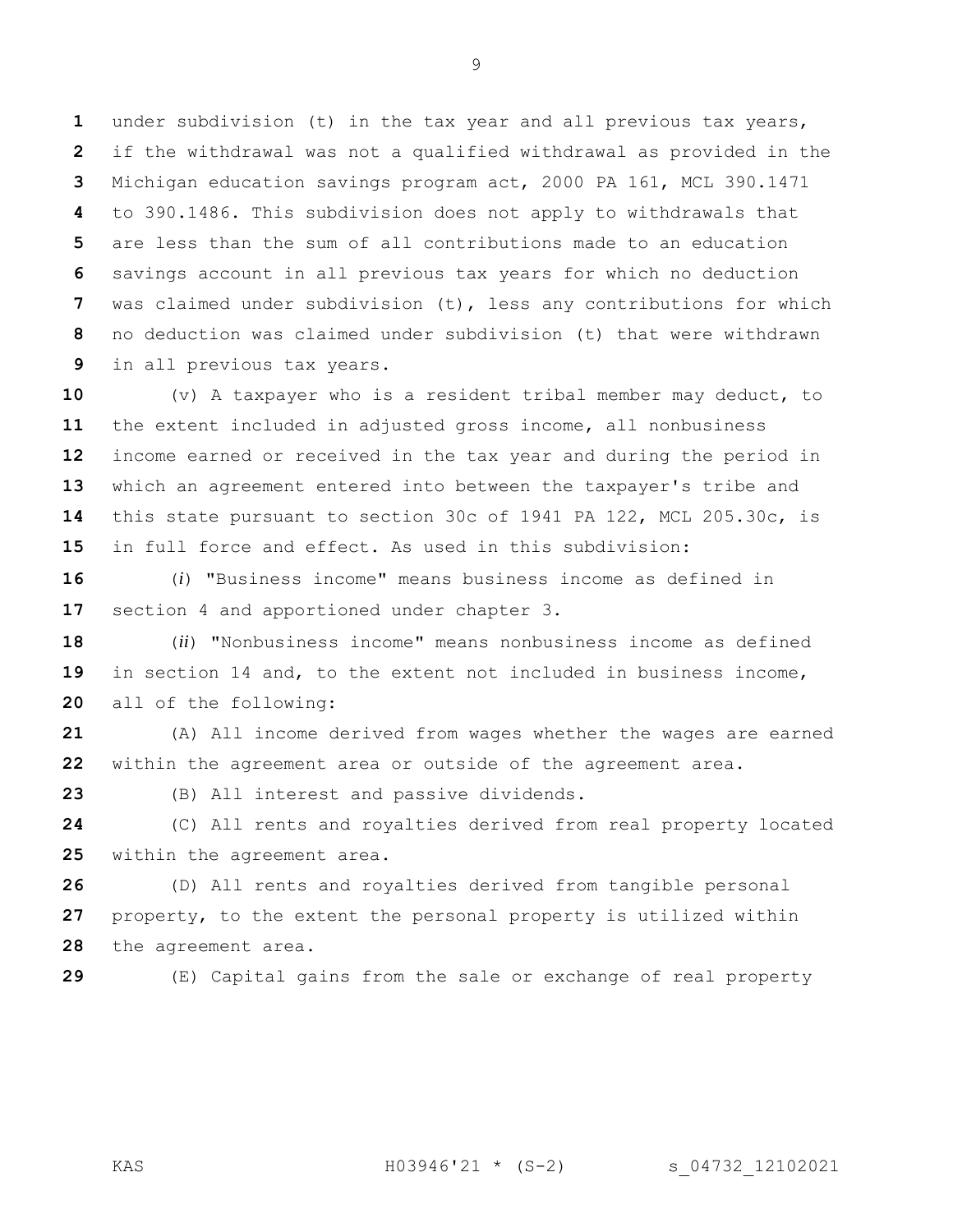located within the agreement area.

 (F) Capital gains from the sale or exchange of tangible personal property located within the agreement area at the time of sale.

 (G) Capital gains from the sale or exchange of intangible personal property.

 (H) All pension income and benefits including, but not limited to, distributions from a 401(k) plan, individual retirement accounts under section 408 of the internal revenue code, or a defined contribution plan, or payments from a defined benefit plan.

 (I) All per capita payments by the tribe to resident tribal members, without regard to the source of payment.

(J) All gaming winnings.

 (*iii*) "Resident tribal member" means an individual who meets all of the following criteria:

 (A) Is an enrolled member of a federally recognized tribe. (B) The individual's tribe has an agreement with this state pursuant to section 30c of 1941 PA 122, MCL 205.30c, that is in full force and effect.

 (C) The individual's principal place of residence is located within the agreement area as designated in the agreement under sub-subparagraph (B).

 (w) For tax years beginning after December 31, 2011, eliminate **Eliminate** all of the following:

 (*i*) Income from producing oil and gas to the extent included in adjusted gross income.

 (*ii*) Expenses of producing oil and gas to the extent deducted in arriving at adjusted gross income.

(x) For tax years that begin after December 31, 2015, deduct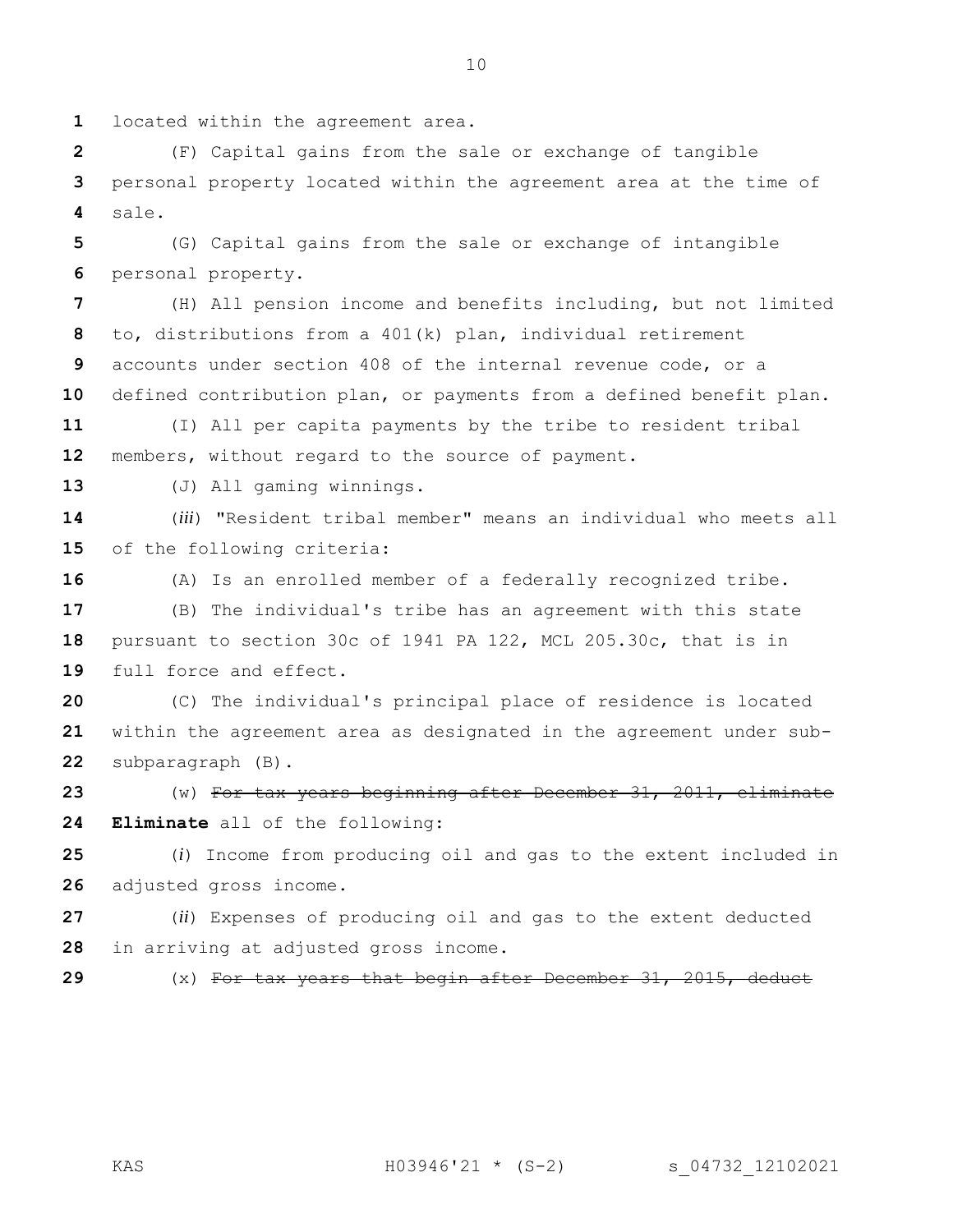**Deduct** all of the following:

 (*i*) To the extent not deducted in determining adjusted gross income, contributions made by the taxpayer in the tax year less qualified withdrawals made in the tax year from an ABLE savings account, pursuant to the Michigan achieving a better life experience (ABLE) program act, 2015 PA 160, MCL 206.981 to 206.997, not to exceed a total deduction of \$5,000.00 for a single return or \$10,000.00 for a joint return per tax year. The amount calculated under this subparagraph for an ABLE savings account shall not be less than zero.

 (*ii*) To the extent included in adjusted gross income, interest earned in the tax year on the contributions to the taxpayer's ABLE savings account if the contributions were deductible under subparagraph (*i*).

 (*iii*) To the extent included in adjusted gross income, distributions that are qualified withdrawals from an ABLE savings account to the designated beneficiary of that ABLE savings account.

 (y) For tax years that begin after December 31, 2015, add, **Add,** to the extent not included in adjusted gross income, the amount of money withdrawn by the taxpayer in the tax year from an ABLE savings account, not to exceed the total amount deducted under subdivision (x) in the tax year and all previous tax years, if the withdrawal was not a qualified withdrawal as provided in the Michigan achieving a better life experience (ABLE) program act, 2015 PA 160, MCL 206.981 to 206.997. This subdivision does not apply to withdrawals that are less than the sum of all contributions made to an ABLE savings account in all previous tax years for which no deduction was claimed under subdivision (x), less any contributions for which no deduction was claimed under

KAS H03946'21 \* (S-2) s\_04732\_12102021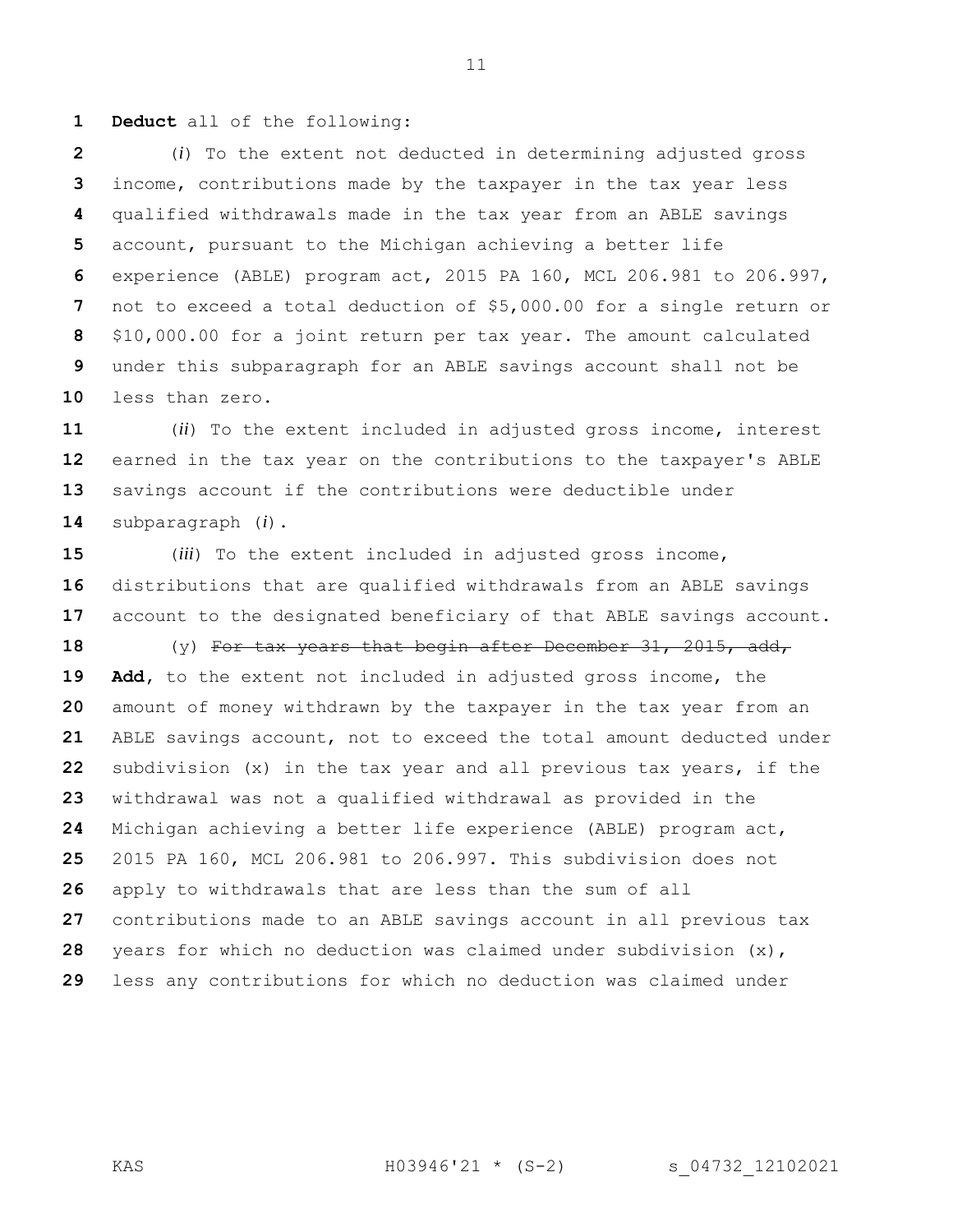subdivision (x) that were withdrawn in all previous tax years.

 (z) For tax years that begin after December 31, 2018, deduct, to the extent included in adjusted gross income, compensation received in the tax year pursuant to the wrongful imprisonment compensation act, 2016 PA 343, MCL 691.1751 to 691.1757.

 (aa) For the 2016, 2017, 2018, and 2019 tax years and for each tax year that begins on and after January 1, 2025, a taxpayer who is a disabled veteran may deduct, to the extent included in adjusted gross income, income reported on a federal income tax form 1099-C that is attributable to the cancellation or discharge of a student loan by the United States Department of Education pursuant to the total and permanent disability discharge program, 34 CFR 685.213. As used in this subdivision, "disabled veteran" means an individual who meets either of the following criteria:

 (*i*) Has been determined by the United States Department of Veterans Affairs to be permanently and totally disabled as a result of military service and entitled to veterans' benefits at the 100% rate.

 (*ii*) Has been rated by the United States Department of Veterans Affairs as individually unemployable.

 (2) Except as otherwise provided in subsection (7) and section 30a, a personal exemption of \$3,700.00 multiplied by the number of personal and dependency exemptions shall be subtracted in the calculation that determines taxable income. The number of personal and dependency exemptions allowed shall be determined as follows:

 (a) Each taxpayer may claim 1 personal exemption. However, if a joint return is not made by the taxpayer and his or her spouse, the taxpayer may claim a personal exemption for the spouse if the spouse, for the calendar year in which the taxable year of the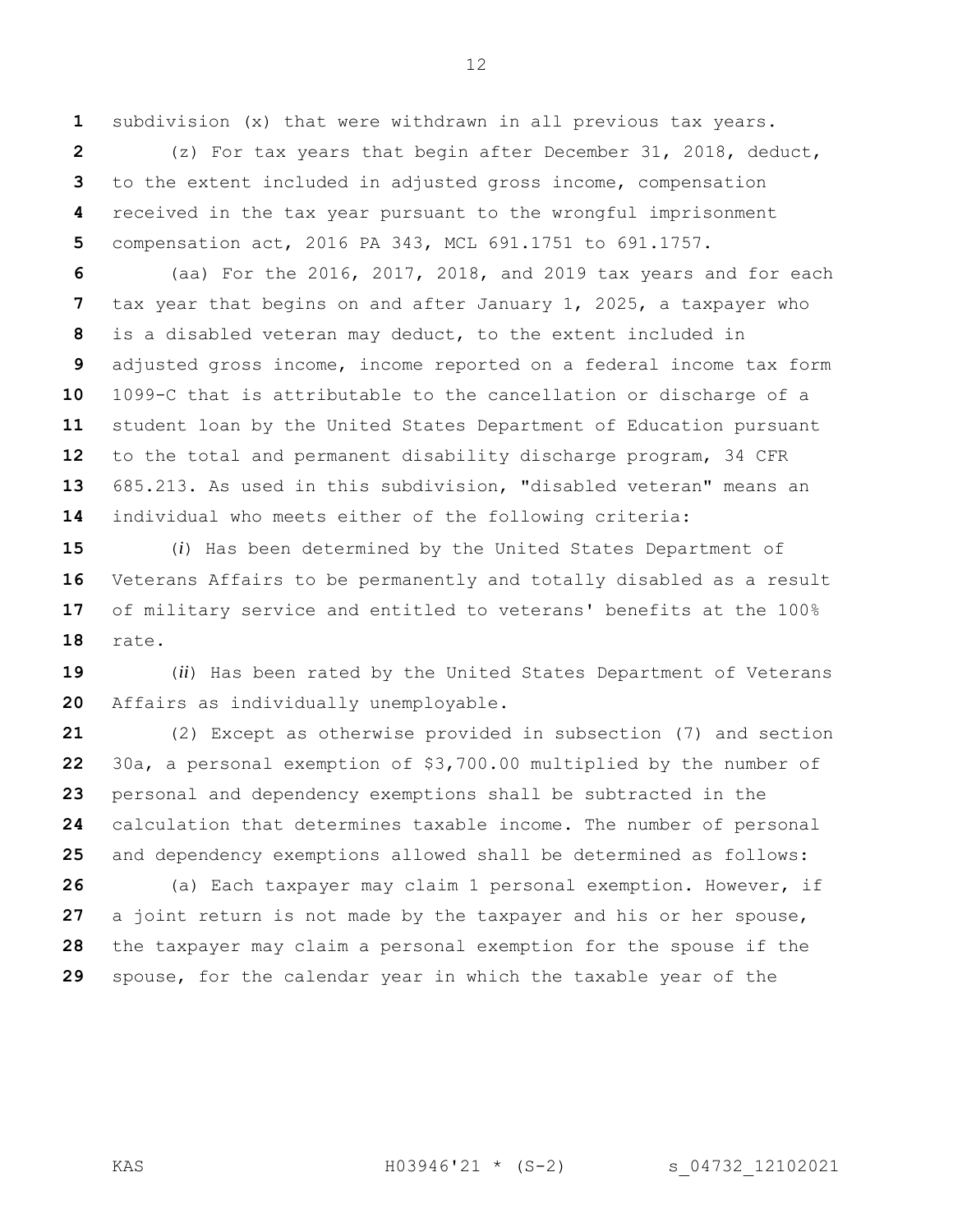taxpayer begins, does not have any gross income and is not the dependent of another taxpayer.

 (b) A taxpayer may claim a dependency exemption for each individual who is a dependent of the taxpayer for the tax year.

 (c) For tax years beginning on and after January 1, 2019, a taxpayer may claim an additional exemption under this subsection in the tax year for which the taxpayer has a certificate of stillbirth from the department of health and human services as provided under section 2834 of the public health code, 1978 PA 368, MCL 333.2834.

 (3) Except as otherwise provided in subsection (7), a single additional exemption determined as follows shall be subtracted in the calculation that determines taxable income in each of the following circumstances:

 (a) \$1,800.00 for each taxpayer and every dependent of the taxpayer who is a deaf person as defined in section 2 of the deaf persons' interpreters act, 1982 PA 204, MCL 393.502; a paraplegic, a quadriplegic, or a hemiplegic; a person who is blind as defined in section 504; or a person who is totally and permanently disabled as defined in section 522. When a dependent of a taxpayer files an annual return under this part, the taxpayer or dependent of the taxpayer, but not both, may claim the additional exemption allowed under this subdivision.

 (b) For tax years beginning after 2007, \$250.00 for each taxpayer and every dependent of the taxpayer who is a qualified disabled veteran. When a dependent of a taxpayer files an annual return under this part, the taxpayer or dependent of the taxpayer, but not both, may claim the additional exemption allowed under this subdivision. As used in this subdivision:

(*i*) "Qualified disabled veteran" means a veteran with a

KAS H03946'21 \* (S-2) s\_04732\_12102021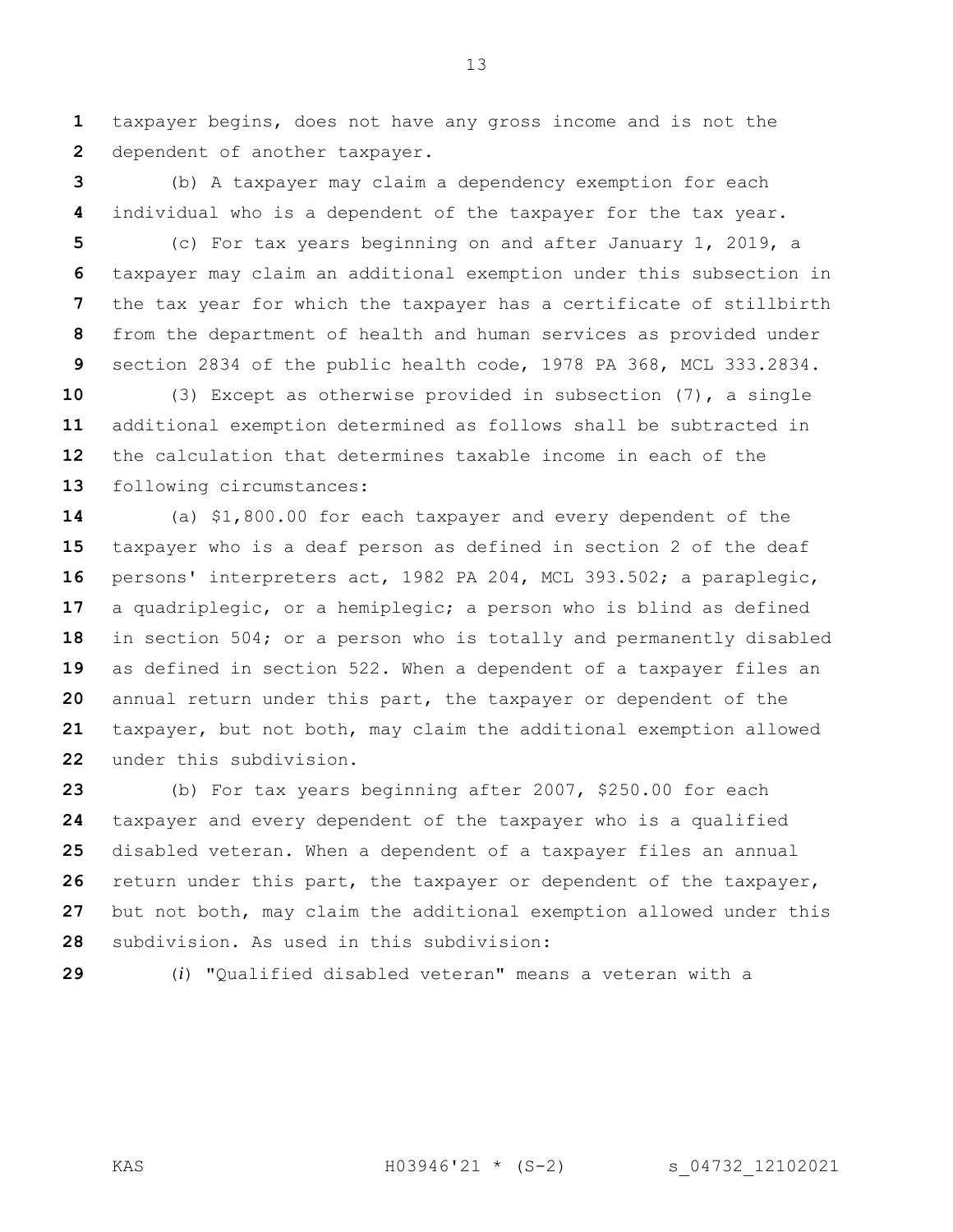service-connected disability.

 (*ii*) "Service-connected disability" means a disability incurred or aggravated in the line of duty in the active military, naval, or air service as described in 38 USC 101(16).

 (*iii*) "Veteran" means a person who served in the active military, naval, marine, coast guard, or air service and who was discharged or released from his or her service with an honorable or general discharge.

 (4) An individual with respect to whom a deduction under subsection (2) is allowable to another taxpayer during the tax year is not entitled to an exemption for purposes of subsection (2), but may subtract \$1,500.00 in the calculation that determines taxable income for a tax year.

 (5) A nonresident or a part-year resident is allowed that proportion of an exemption or deduction allowed under subsection (2), (3), or (4) that the taxpayer's portion of adjusted gross income from Michigan sources bears to the taxpayer's total adjusted gross income.

 (6) In calculating taxable income, a taxpayer shall not subtract from adjusted gross income the amount of prizes won by the taxpayer under the McCauley-Traxler-Law-Bowman-McNeely lottery act, 1972 PA 239, MCL 432.1 to 432.47.

 (7) For each tax year beginning on and after January 1, 2013, the personal exemption allowed under subsection (2) shall be adjusted by multiplying the exemption for the tax year beginning in 2012 by a fraction, the numerator of which is the United States Consumer Price Index for the state fiscal year ending in the tax year prior to the tax year for which the adjustment is being made and the denominator of which is the United States Consumer Price

KAS H03946'21 \* (S-2) s\_04732\_12102021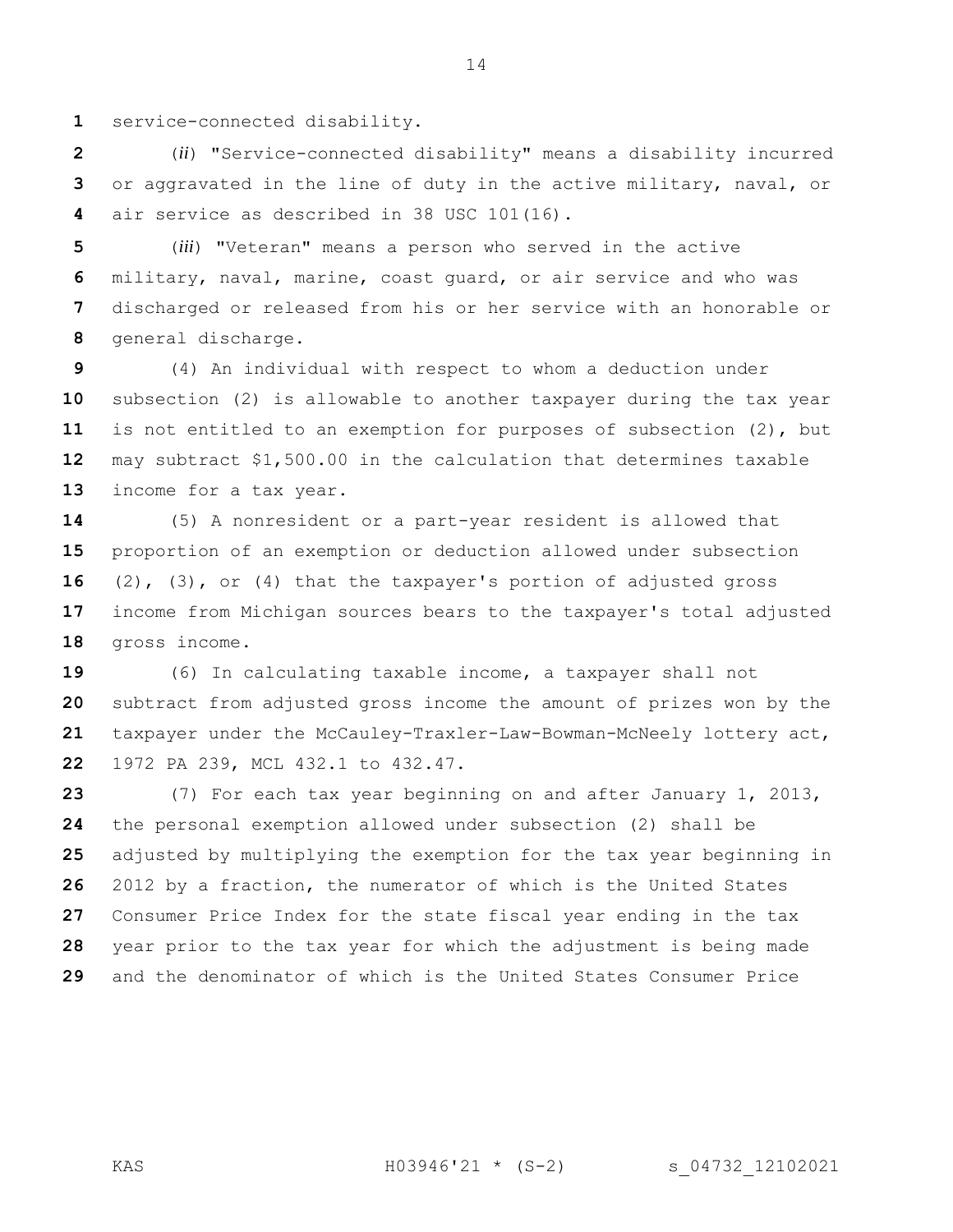Index for the 2010-2011 state fiscal year. For the 2022 tax year and each tax year after 2022, the adjusted amount determined under this subsection shall be increased by an additional \$600.00. The resultant product shall be rounded to the nearest \$100.00 increment. For each tax year, the exemptions allowed under subsection (3) shall be adjusted by multiplying the exemption amount under subsection (3) for the tax year by a fraction, the numerator of which is the United States Consumer Price Index for the state fiscal year ending the tax year prior to the tax year for which the adjustment is being made and the denominator of which is the United States Consumer Price Index for the 1998-1999 state fiscal year. The resultant product shall be rounded to the nearest \$100.00 increment.

 (8) As used in this section, "retirement or pension benefits" means distributions from all of the following:

 (a) Except as provided in subdivision (d), qualified pension trusts and annuity plans that qualify under section 401(a) of the internal revenue code, including all of the following:

 (*i*) Plans for self-employed persons, commonly known as Keogh or HR10 plans.

 (*ii*) Individual retirement accounts that qualify under section 408 of the internal revenue code if the distributions are not made until the participant has reached 59-1/2 years of age, except in the case of death, disability, or distributions described by section 72(t)(2)(A)(*iv*) of the internal revenue code.

 (*iii*) Employee annuities or tax-sheltered annuities purchased under section 403(b) of the internal revenue code by organizations exempt under section 501(c)(3) of the internal revenue code, or by public school systems.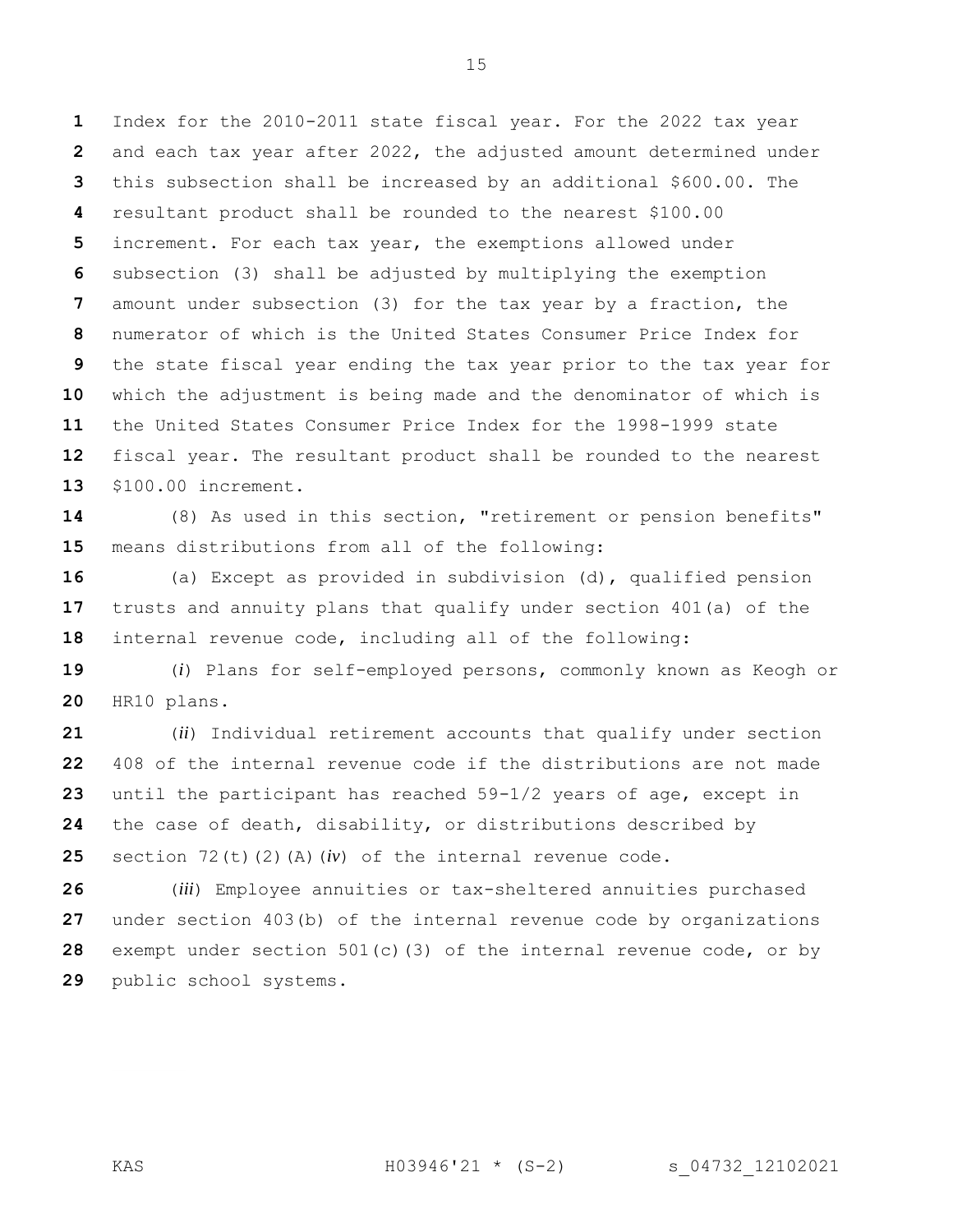(*iv*) Distributions from a 401(k) plan attributable to employee contributions mandated by the plan or attributable to employer contributions.

 (b) The following retirement and pension plans not qualified under the internal revenue code:

 (*i*) Plans of the United States, state governments other than this state, and political subdivisions, agencies, or instrumentalities of this state.

 (*ii*) Plans maintained by a church or a convention or association of churches.

 (*iii*) All other unqualified pension plans that prescribe eligibility for retirement and predetermine contributions and benefits if the distributions are made from a pension trust.

 (c) Retirement or pension benefits received by a surviving spouse if those benefits qualified for a deduction prior to the decedent's death. Benefits received by a surviving child are not deductible.

(d) Retirement and pension benefits do not include:

 (*i*) Amounts received from a plan that allows the employee to set the amount of compensation to be deferred and does not prescribe retirement age or years of service. These plans include, but are not limited to, all of the following:

 (A) Deferred compensation plans under section 457 of the internal revenue code.

 (B) Distributions from plans under section 401(k) of the internal revenue code other than plans described in subdivision (a)(*iv*).

 (C) Distributions from plans under section 403(b) of the internal revenue code other than plans described in subdivision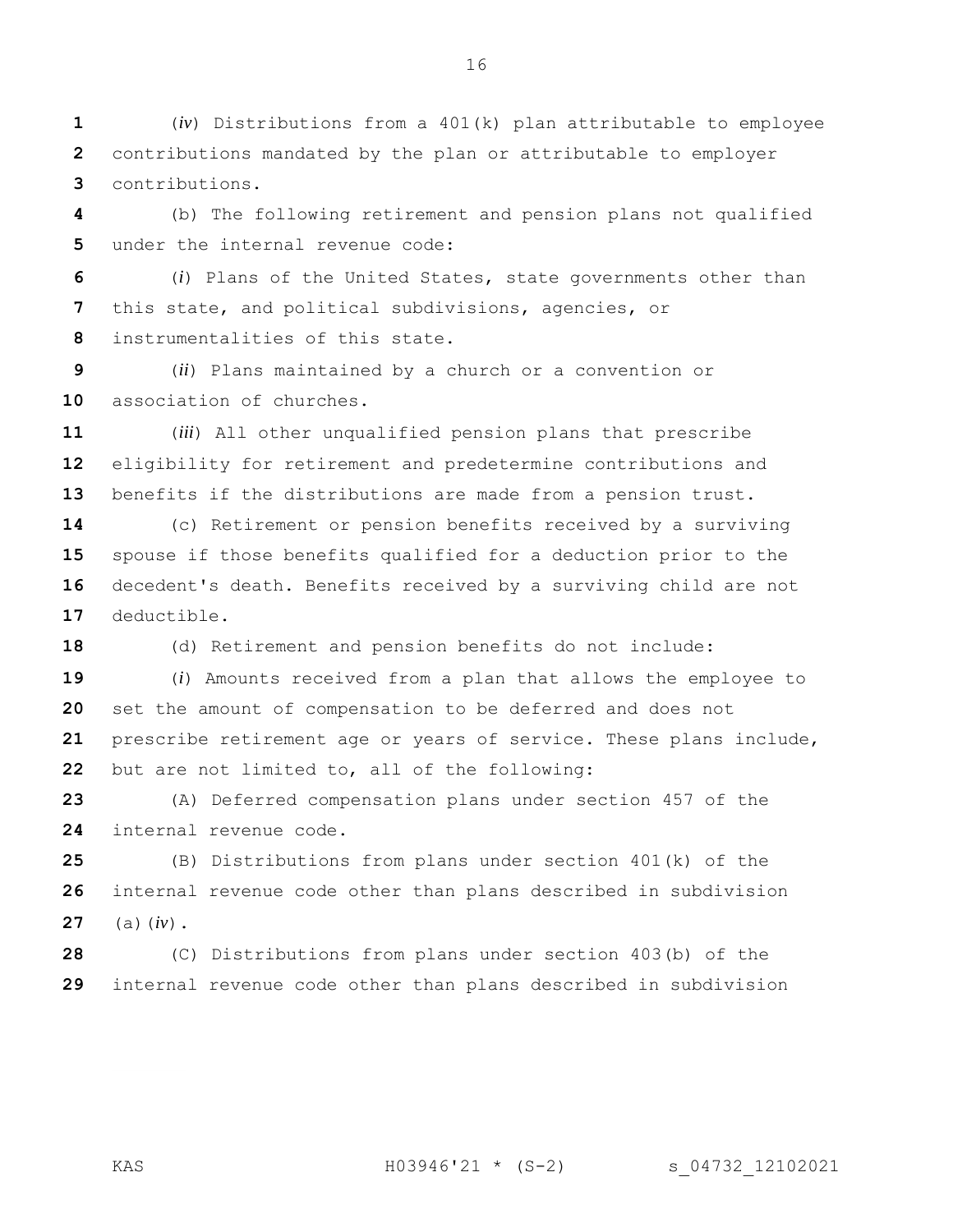(a)(*iii*).

 discontinuance of a plan prior to the earliest date the recipient could have retired under the provisions of the plan.

 (*iii*) Payments received as an incentive to retire early unless the distributions are from a pension trust.

 (9) In determining taxable income under this section, the following limitations and restrictions apply:

 (a) For a person born before 1946, this subsection provides no 10 additional restrictions or limitations under subsection (1)(f).

 (b) Except as otherwise provided in subdivision (c), for a person born in 1946 through 1952, the sum of the deductions under subsection (1)(f)(*i*), (*ii*), and (*iv*) is limited to \$20,000.00 for a single return and \$40,000.00 for a joint return. After that person reaches the age of 67, the deductions under subsection (1)(f)(*i*), (*ii*), and (*iv*) do not apply and that person is eligible for a deduction of \$20,000.00 for a single return and \$40,000.00 for a joint return, which deduction is available against all types of income and is not restricted to income from retirement or pension benefits. A person who takes the deduction under subsection (1)(e) is not eligible for the unrestricted deduction of \$20,000.00 for a single return and \$40,000.00 for a joint return under this subdivision.

 (c) Beginning January 1, 2013 for a person born in 1946 through 1952 and beginning January 1, 2018 for a person born after 1945 who has retired as of January 1, 2013, if that person receives retirement or pension benefits from employment with a governmental agency that was not covered by the federal social security act, chapter 531, 49 Stat 620, the sum of the deductions under

(*ii*) Premature distributions paid on separation, withdrawal, or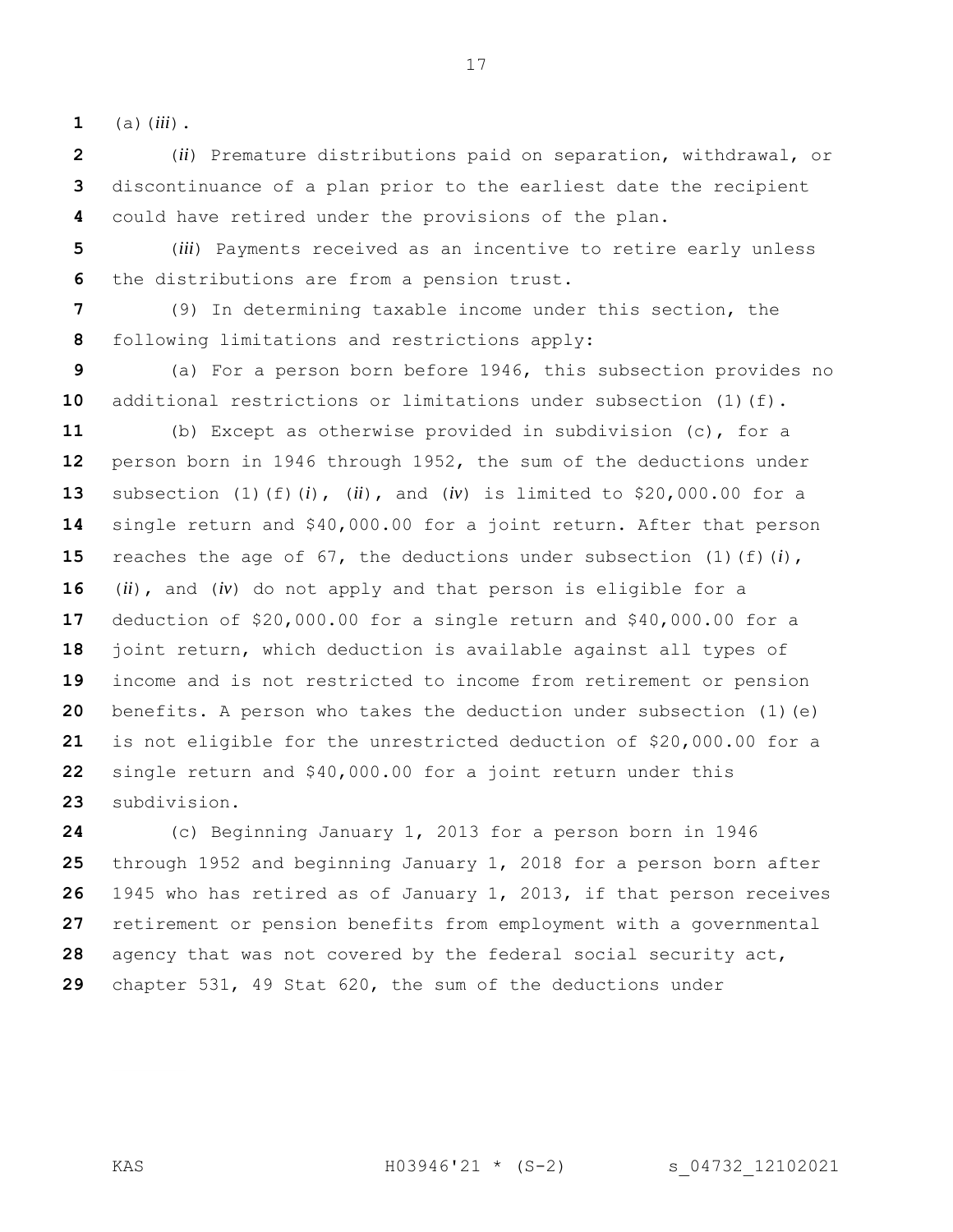subsection (1)(f)(*i*), (*ii*), and (*iv*) is limited to \$35,000.00 for a single return and, except as otherwise provided under this subdivision, \$55,000.00 for a joint return. If both spouses filing a joint return receive retirement or pension benefits from employment with a governmental agency that was not covered by the federal social security act, chapter 531, 49 Stat 620, the sum of the deductions under subsection (1)(f)(*i*), (*ii*), and (*iv*) is limited to \$70,000.00 for a joint return. After that person reaches the age of 67, the deductions under subsection (1)(f)(*i*), (*ii*), and (*iv*) do not apply and that person is eligible for a deduction of \$35,000.00 for a single return and \$55,000.00 for a joint return, or \$70,000.00 for a joint return if applicable, which deduction is available against all types of income and is not restricted to income from retirement or pension benefits. A person who takes the deduction under subsection (1)(e) is not eligible for the unrestricted deduction of \$35,000.00 for a single return and \$55,000.00 for a joint return, or \$70,000.00 for a joint return if applicable, under this subdivision.

 (d) Except as otherwise provided under subdivision (c) for a person who was retired as of January 1, 2013, for a person born after 1952 who has reached the age of 62 through 66 years of age and who receives retirement or pension benefits from employment with a governmental agency that was not covered by the federal social security act, chapter 531, 49 Stat 620, the sum of the deductions under subsection (1)(f)(*i*), (*ii*), and (*iv*) is limited to \$15,000.00 for a single return and, except as otherwise provided under this subdivision, \$15,000.00 for a joint return. If both spouses filing a joint return receive retirement or pension benefits from employment with a governmental agency that was not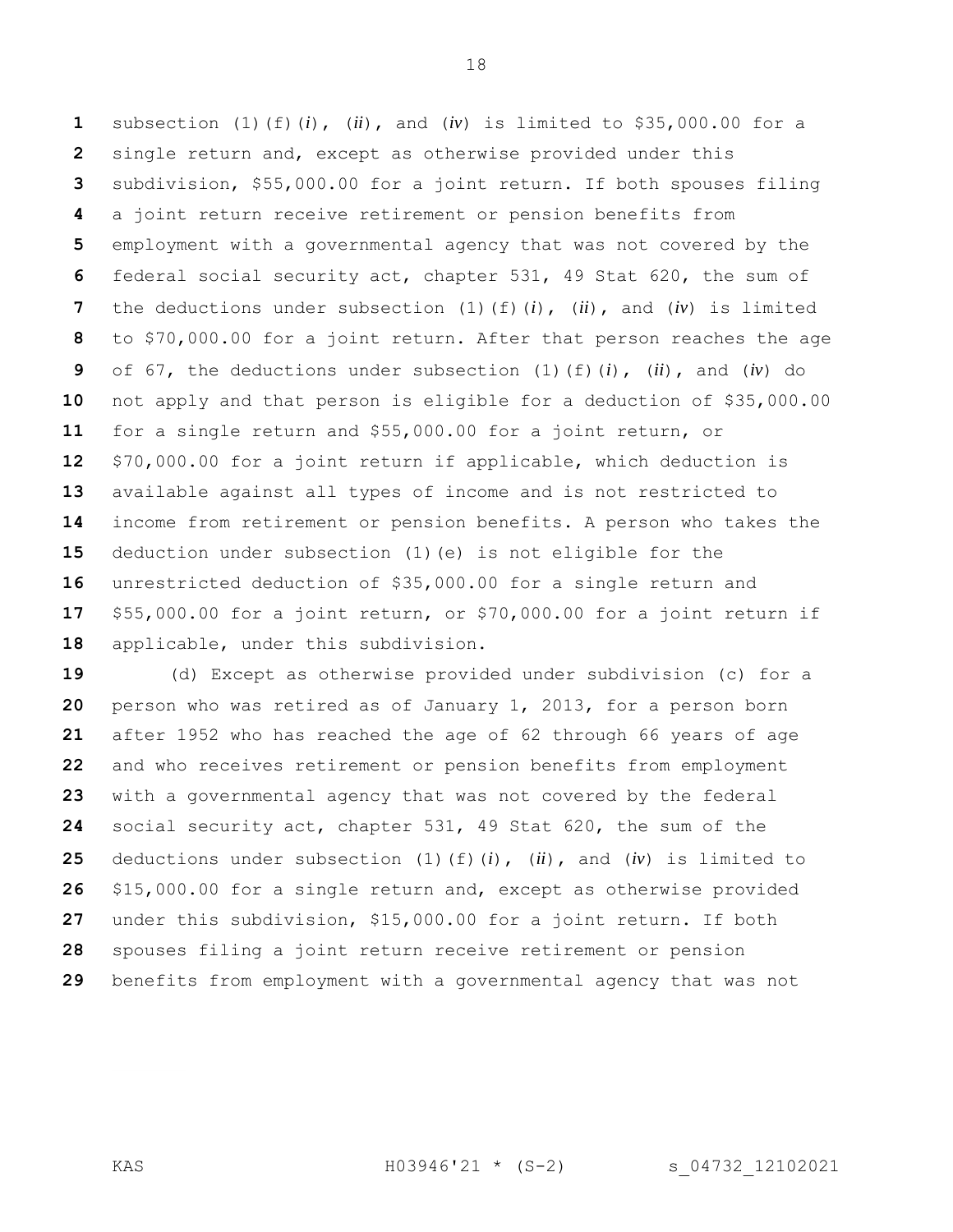covered by the federal social security act, chapter 531, 49 Stat 620, the sum of the deductions under subsection (1)(f)(*i*), (*ii*), and (*iv*) is limited to \$30,000.00 for a joint return.

 (e) Except as otherwise provided under subdivision (c) or (d), for a person born after 1952, the deduction under subsection (1)(f)(*i*), (*ii*), or (*iv*) does not apply. When that person reaches the age of 67, that person is eligible for a deduction of \$20,000.00 for a single return and \$40,000.00 for a joint return, which deduction is available against all types of income and is not restricted to income from retirement or pension benefits. If a person takes the deduction of \$20,000.00 for a single return and \$40,000.00 for a joint return, that person shall not take the deduction under subsection (1)(f)(*iii*) and shall not take the personal exemption under subsection (2). That person may elect not to take the deduction of \$20,000.00 for a single return and \$40,000.00 for a joint return and elect to take the deduction under subsection (1)(f)(*iii*) and the personal exemption under subsection (2) if that election would reduce that person's tax liability. A person who takes the deduction under subsection (1)(e) is not eligible for the unrestricted deduction of \$20,000.00 for a single return and \$40,000.00 for a joint return under this subdivision.

 (f) For a joint return, the limitations and restrictions in this subsection shall be applied based on the date of birth of the older spouse filing the joint return. If a deduction under subsection (1)(f) was claimed on a joint return for a tax year in which a spouse died and the surviving spouse has not remarried since the death of that spouse, the surviving spouse is entitled to claim the deduction under subsection (1)(f) in subsequent tax years subject to the same restrictions and limitations, for a single

KAS H03946'21 \* (S-2) s\_04732\_12102021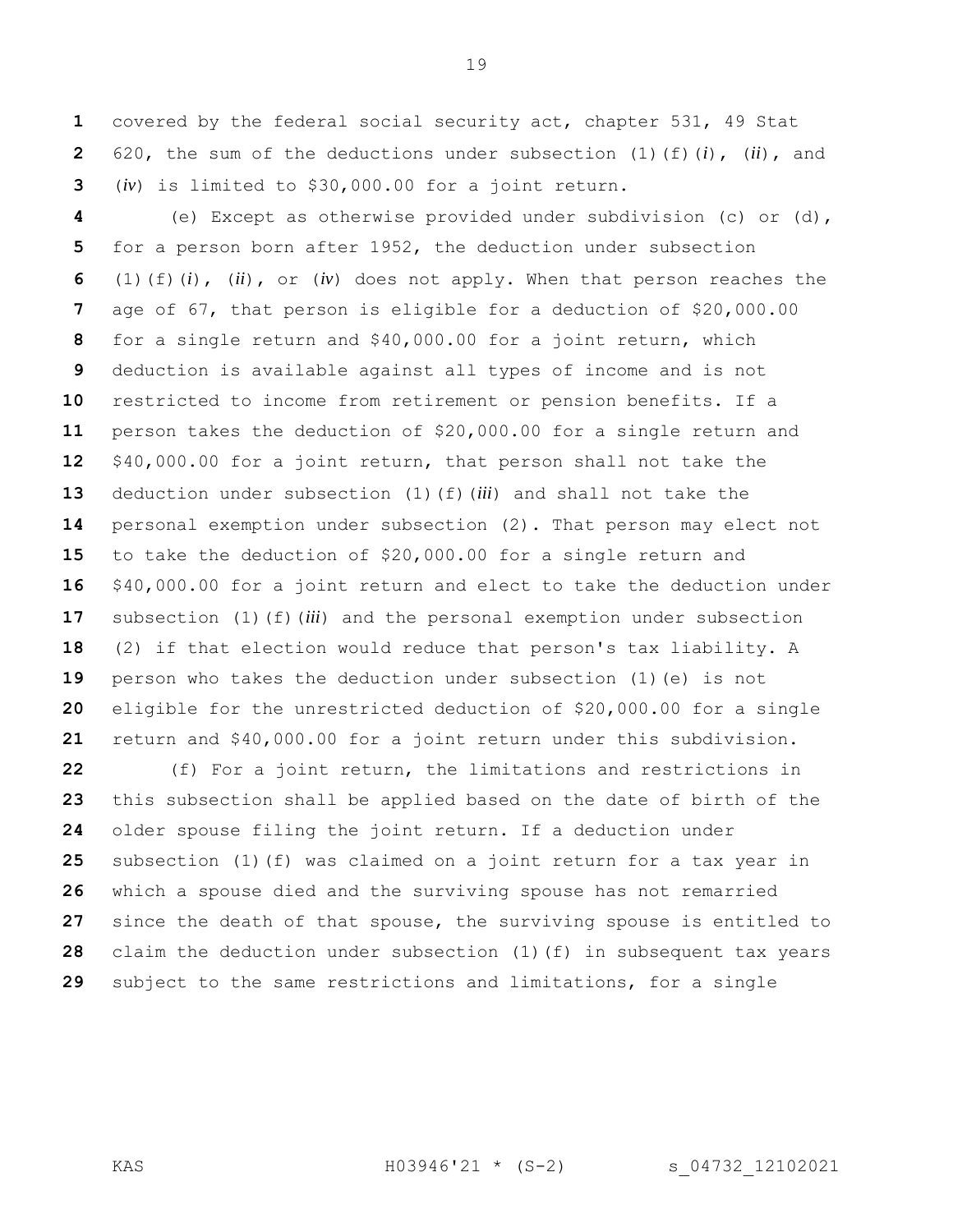return, that would have applied based on the date of birth of the older of the 2 spouses. For tax years beginning after December 31, 2019, a surviving spouse born after 1945 who has reached the age of 67 and has not remarried since the death of that spouse may elect to take the deduction that is available against all types of income subject to the same limitations and restrictions as provided under this subsection based on the surviving spouse's date of birth instead of taking the deduction allowed under subsection (1)(f), for a single return, based on the date of birth of the older spouse.

(10) As used in this section:

 (a) "Oil and gas" means oil and gas subject to severance tax under 1929 PA 48, MCL 205.301 to 205.317.

 (b) "Senior citizen" means that term as defined in section 514.

 (c) "United States Consumer Price Index" means the United States Consumer Price Index for all urban consumers as defined and reported by the United States Department of Labor, Bureau of Labor Statistics.

 **Sec. 254. (1) Except as otherwise provided under this section, for tax years beginning on and after January 1, 2021, a taxpayer who is either a member of a flow-through entity that elects to file a return and pay the tax imposed under part 4 or a direct or indirect member of another flow-through entity that elects to file a return and pay the tax imposed under part 4 may claim a credit against the tax imposed under this part in an amount equal to the member's allocated share of the tax as reported to the member by the flow-through entity pursuant to section 839(1)(d) for the tax year ending on or within the taxpayer's same tax year. A**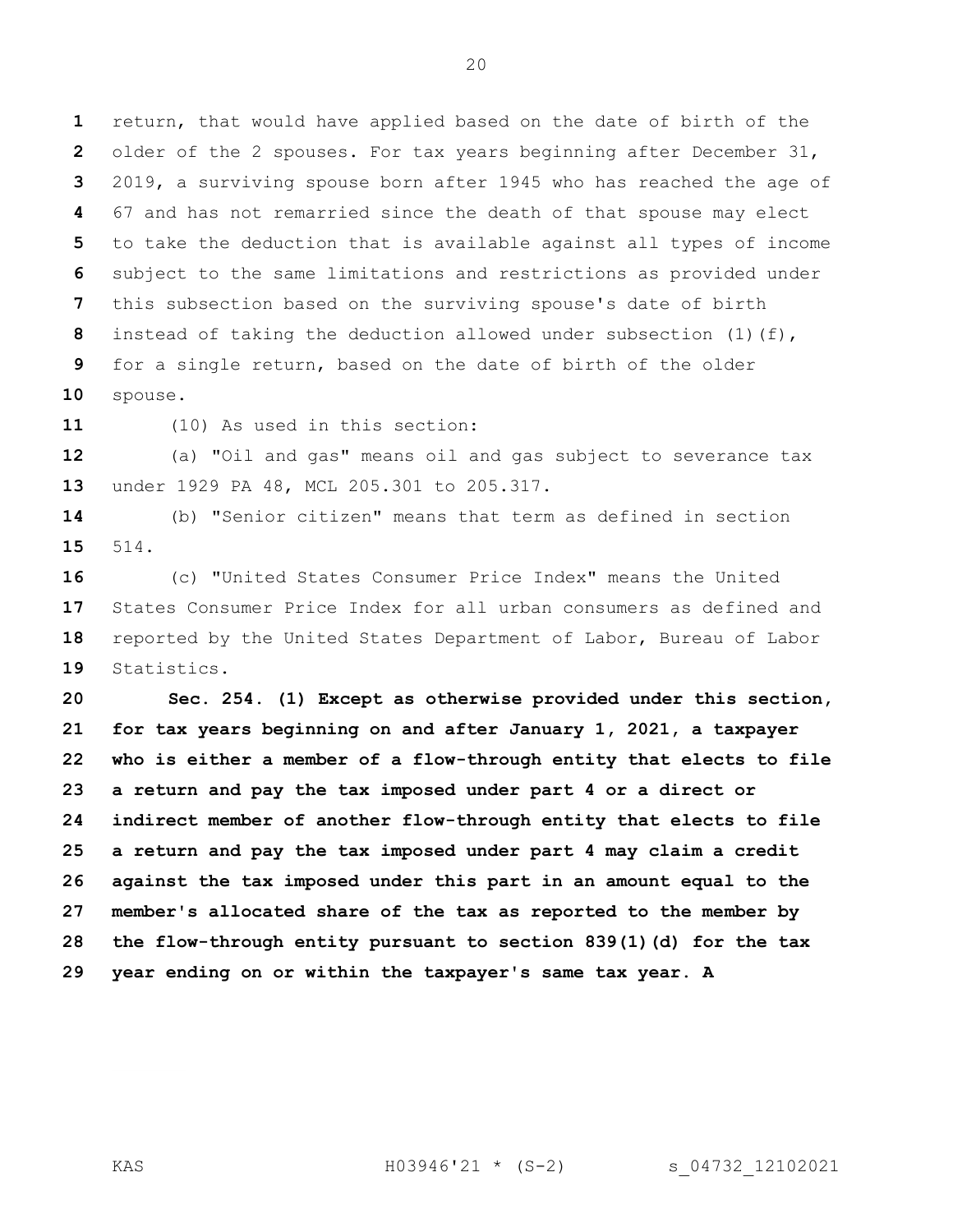**nonresident estate or trust may claim a credit against the tax imposed under this part in an amount equal to the nonresident estate's or trust's allocated share of the tax as reported to the nonresident estate or trust pursuant to section 839(1)(d) for the tax year ending on or within the taxpayer's same tax year multiplied by a percentage equal to a fraction, the numerator of which is 100 minus the rate imposed under section 51, and the denominator of which is 100.**

 **(2) For a taxpayer that is an estate or trust, the amount of the credit allowed under this section shall be determined by multiplying the amount calculated under subsection (1) by a percentage equal to a fraction, the numerator of which is the flow- through entity business income tax base that is retained by the estate or trust and the denominator of which is the total flow- through entity business income tax base that is included in distributable net income.**

 **(3) For a taxpayer who is a beneficiary of an estate or trust that is either a member of a flow-through entity that elects to file a return and pay the tax imposed under part 4 or a direct or indirect member of another flow-through entity that elects to file a return and pay the tax imposed under part 4, the amount of the credit allowed under this section is equal to the allocable share of the tax imposed under part 4 for the year ending on or within the taxpayer's same tax year as reported to the beneficiary in accordance with section 839(2).**

 **(4) If the credit allowed under this section exceeds the tax liability of the taxpayer for the tax year, that portion of the credit that exceeds the tax liability shall be refunded.**

**(5) For tax years ending in 2021 only, if the taxpayer claims**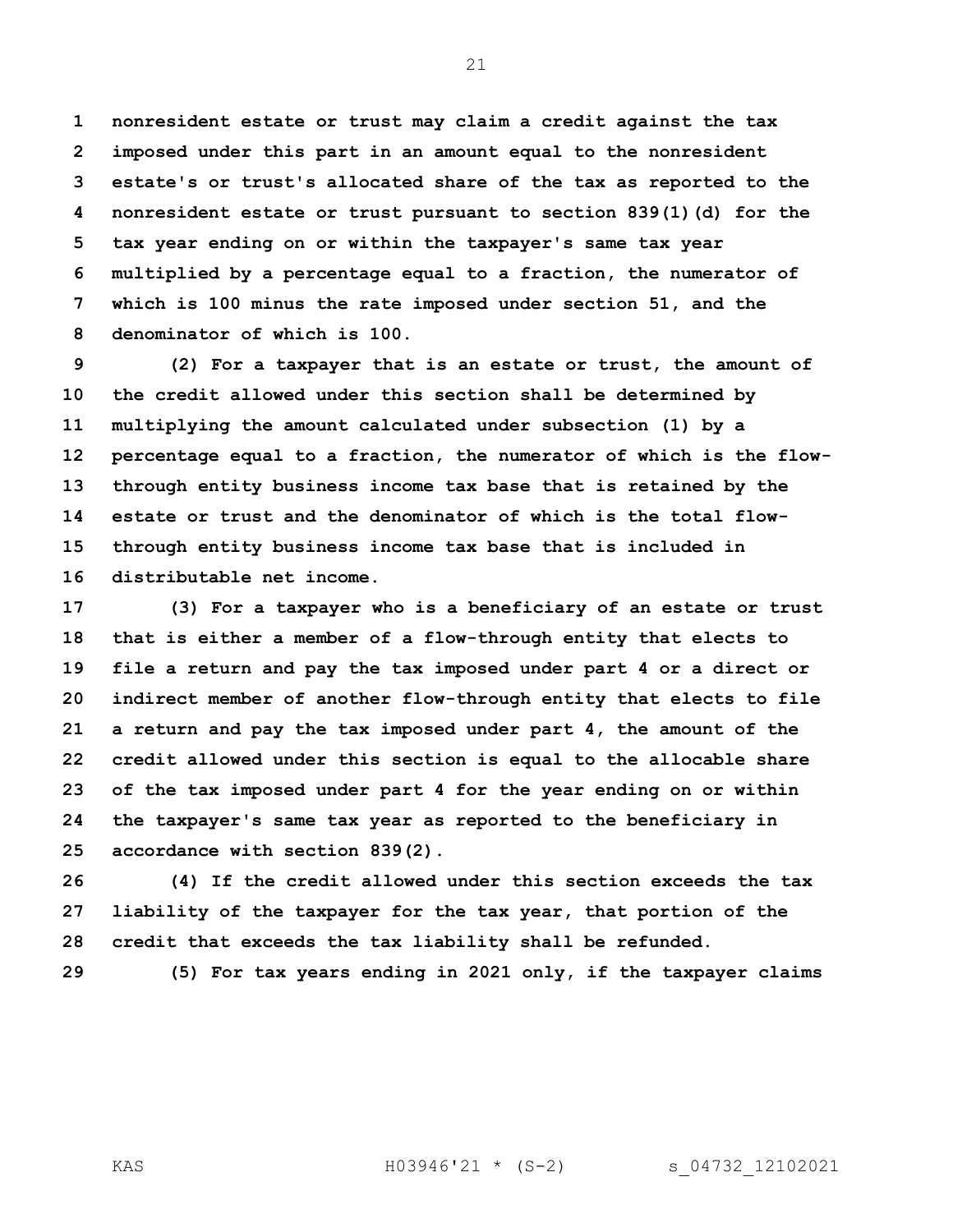**a credit under this section and the annual return filed under this part on which the credit under this section is claimed results in a refund, any portion of that refund that is attributable to the credit claimed under this section is not subject to added interest under section 30(3), (4), and (5) of 1941 PA 122, MCL 205.30.**

 Sec. 623. (1) Except as otherwise provided in this part, there is levied and imposed a corporate income tax on every taxpayer with business activity within this state or ownership interest or beneficial interest in a flow-through entity that has business activity in this state unless prohibited by 15 USC 381 to 384. The corporate income tax is imposed on the corporate income tax base, after allocation or apportionment to this state, at the rate of 6.0%.

 (2) The corporate income tax base means a taxpayer's business income subject to the following adjustments, before allocation or apportionment, and the adjustment in subsection (4) after allocation or apportionment:

 (a) Add interest income and dividends derived from obligations or securities of states other than this state, in the same amount that was excluded from federal taxable income, less the related portion of expenses not deducted in computing federal taxable income because of sections 265 and 291 of the internal revenue code.

 (b) Add all taxes on or measured by net income including the tax imposed under this part to the extent that the taxes were deducted in arriving at federal taxable income **including any direct or indirect allocated share of taxes paid by a flow-through entity under part 4**.

(c) Add any carryback or carryover of a net operating loss to

KAS H03946'21 \* (S-2) s\_04732\_12102021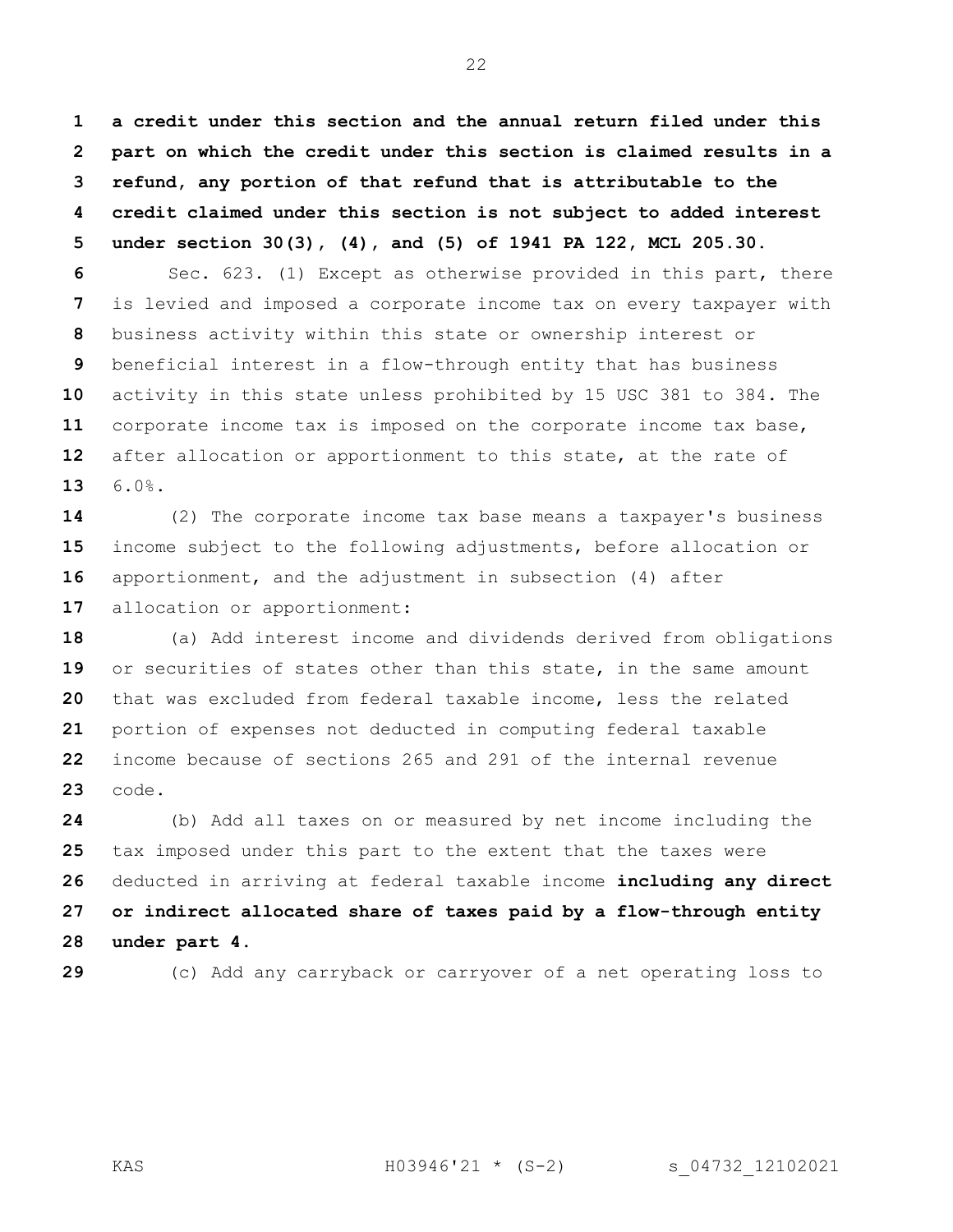the extent deducted in arriving at federal taxable income.

 (d) To the extent included in federal taxable income, deduct dividends and royalties received from persons other than United States persons and foreign operating entities, including, but not limited to, amounts determined under section 78 of the internal revenue code or sections 951 to 964 **965** of the internal revenue code.

 (e) Except as otherwise provided under this subdivision, to the extent deducted in arriving at federal taxable income, add any royalty, interest, or other expense paid to a person related to the taxpayer by ownership or control for the use of an intangible asset if the person is not included in the taxpayer's unitary business group. The addition of any royalty, interest, or other expense described under this subdivision is not required to be added if the taxpayer can demonstrate that the transaction has a nontax business purpose, is conducted with arm's-length pricing and rates and terms as applied in accordance with sections 482 and 1274(d) of the internal revenue code, and 1 of the following is true:

 (*i*) The transaction is a pass through of another transaction between a third party and the related person with comparable rates and terms.

 (*ii*) An addition would result in double taxation. For purposes of this subparagraph, double taxation exists if the transaction is subject to tax in another jurisdiction.

 (*iii*) An addition would be unreasonable as determined by the state treasurer.

 (*iv*) The related person recipient of the transaction is organized under the laws of a foreign nation which has in force a comprehensive income tax treaty with the United States.

KAS H03946'21 \* (S-2) s\_04732\_12102021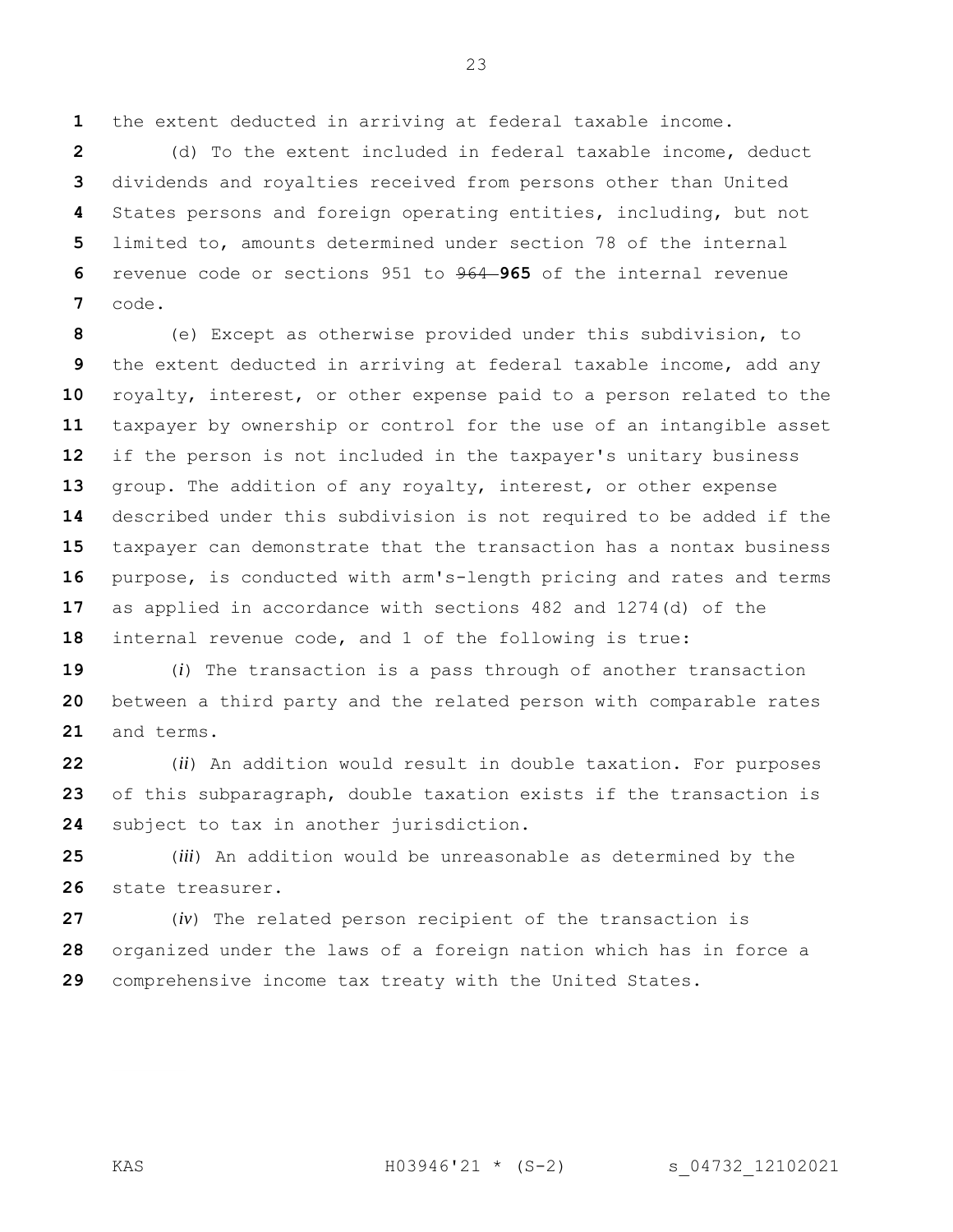(f) To the extent included in federal taxable income, deduct interest income derived from United States obligations.

 (g) For tax years beginning after December 31, 2011, eliminate **Eliminate** all of the following:

 (*i*) Income from producing oil and gas to the extent included in federal taxable income.

 (*ii*) Expenses of producing oil and gas to the extent deducted in arriving at federal taxable income.

 (h) For tax years beginning after December 31, 2012, for **For** a qualified taxpayer, eliminate all of the following:

 (*i*) Income derived from a mineral to the extent included in federal taxable income.

 (*ii*) Expenses related to the income deductible under subparagraph (*i*) to the extent deducted in arriving at federal taxable income.

 (3) For purposes of subsection (2), the business income of a unitary business group is the sum of the business income of each person included in the unitary business group less any items of income and related deductions arising from transactions including dividends between persons included in the unitary business group.

 (4) Deduct any available business loss incurred after December 31, 2011. As used in this subsection, "business loss" means a negative business income taxable amount after allocation or apportionment. For purposes of this subsection, a taxpayer that acquires the assets of another corporation in a transaction described under section 381(a)(1) or (2) of the internal revenue code may deduct any business loss attributable to that distributor or transferor corporation. The business loss shall be carried forward to the year immediately succeeding the loss year as an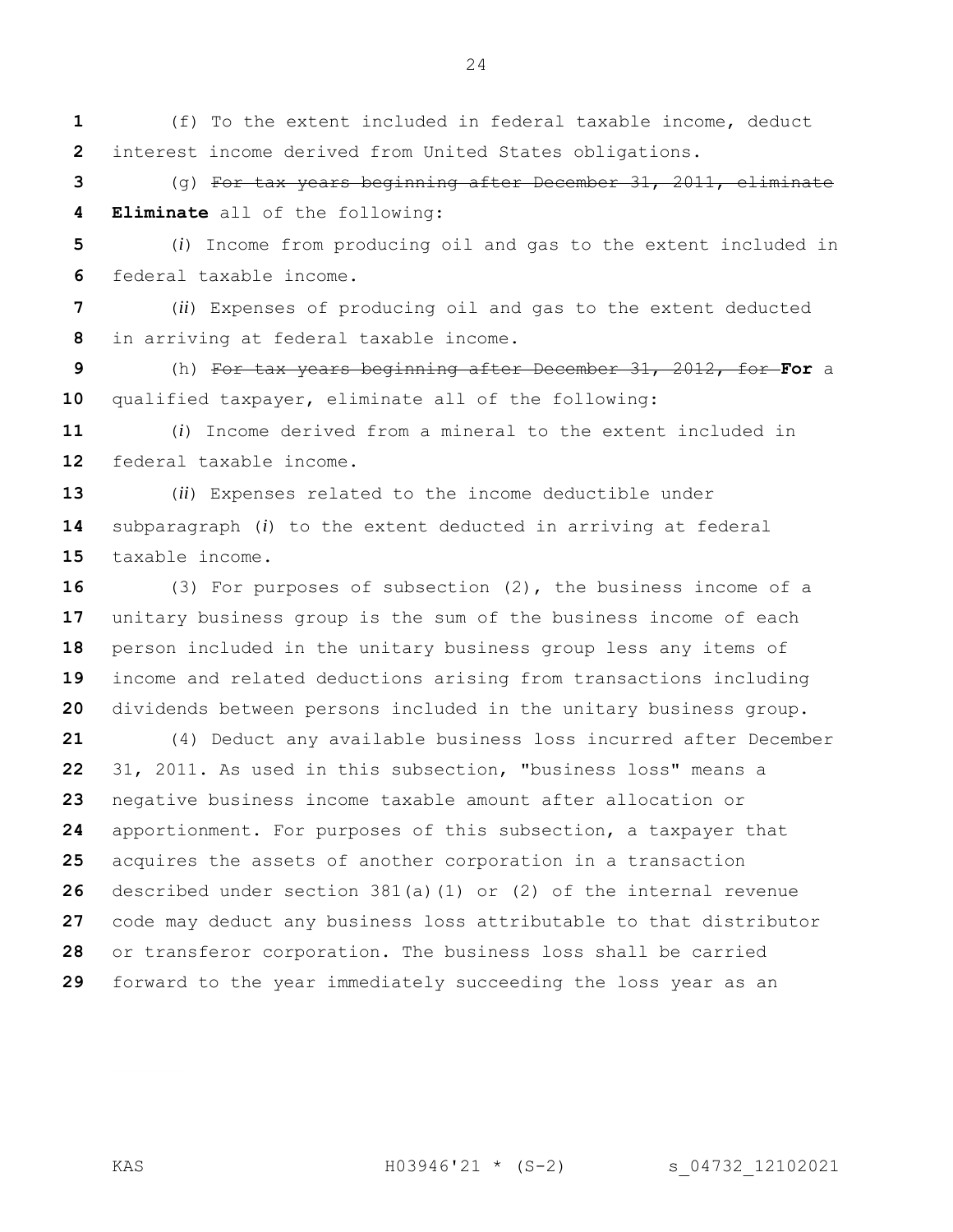offset to the allocated or apportioned corporate income tax base, then successively to the next 9 taxable years following the loss year or until the loss is used up, whichever occurs first.

 (5) As used in this section, "oil and gas" means oil and gas that is subject to severance tax under 1929 PA 48, MCL 205.301 to 205.317.

 **Sec. 675. (1) Except as otherwise provided under this section, for tax years beginning on and after January 1, 2021, a taxpayer who is either a member of a flow-through entity that elects to file a return and pay the tax imposed under part 4 or a direct or indirect member of another flow-through entity that elects to file a return and pay the tax imposed under part 4 may claim a credit against the tax imposed under this part in an amount equal to the member's allocated share of the tax as reported to the member by the flow-through entity pursuant to section 839(1)(d) for the tax year ending on or within the taxpayer's same tax year.**

 **(2) If the credit allowed under this section exceeds the tax liability of the taxpayer for the tax year, that portion of the credit that exceeds the tax liability shall be refunded.**

 **(3) For tax years ending in 2021 only, if the taxpayer claims a credit under this section and the annual return filed under this part on which the credit under this section is claimed results in a refund, any portion of that refund that is attributable to the credit claimed under this section is not subject to added interest under section 30(3) of 1941 PA 122, MCL 205.30.**

### **PART 4**

## **CHAPTER 20**

 **Sec. 801. A term used in this part and not defined differently shall have the same meaning as when used in comparable context in**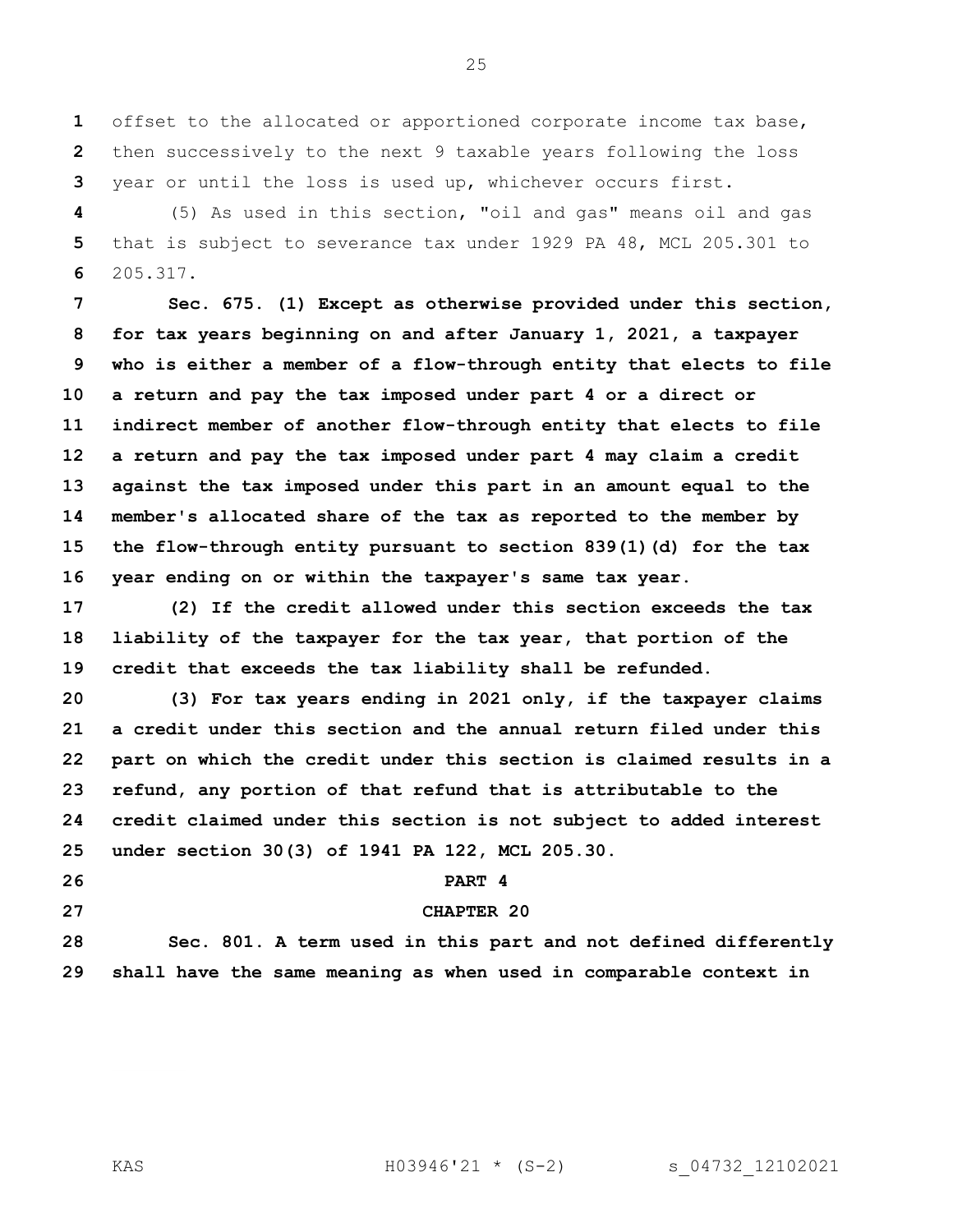**the laws of the United States relating to federal income taxes in effect for the tax year as provided in section 805(5) unless a different meaning is clearly required. A reference in this part to the internal revenue code includes other provisions of the laws of the United States relating to federal income taxes.**

 **Sec. 803. (1) "Business activity" means a transfer of legal or equitable title to or rental of property, whether real, personal, or mixed, tangible or intangible, or the performance of services, or a combination thereof, made or engaged in, or caused to be made or engaged in, whether in intrastate, interstate, or foreign commerce, with the object of gain, benefit, or advantage, whether direct or indirect, to the taxpayer or to others, but does not include the services rendered by an employee to his or her employer, services as a director of a corporation or S corporation, or services as a manager of a limited liability company that has elected to file as a C corporation or S corporation for federal income tax purposes.**

 **(2) "Business income" means federal taxable income and includes payments and items of income and expense that are attributable to business activity of the flow-through entity and separately reported to its members.**

 **(3) "Corporation" means a person that is required or has elected to file as a C corporation as defined under section 1361(a)(2) and section 7701(a)(3) of the internal revenue code.**

**(4) "Department" means the department of treasury.**

 **(5) "Domicile" means the principal place from which the trade or business of the flow-through entity is directed or managed.**

 **(6) "Employee" means an employee as defined in section 3401(c) of the internal revenue code. A person from whom an employer is**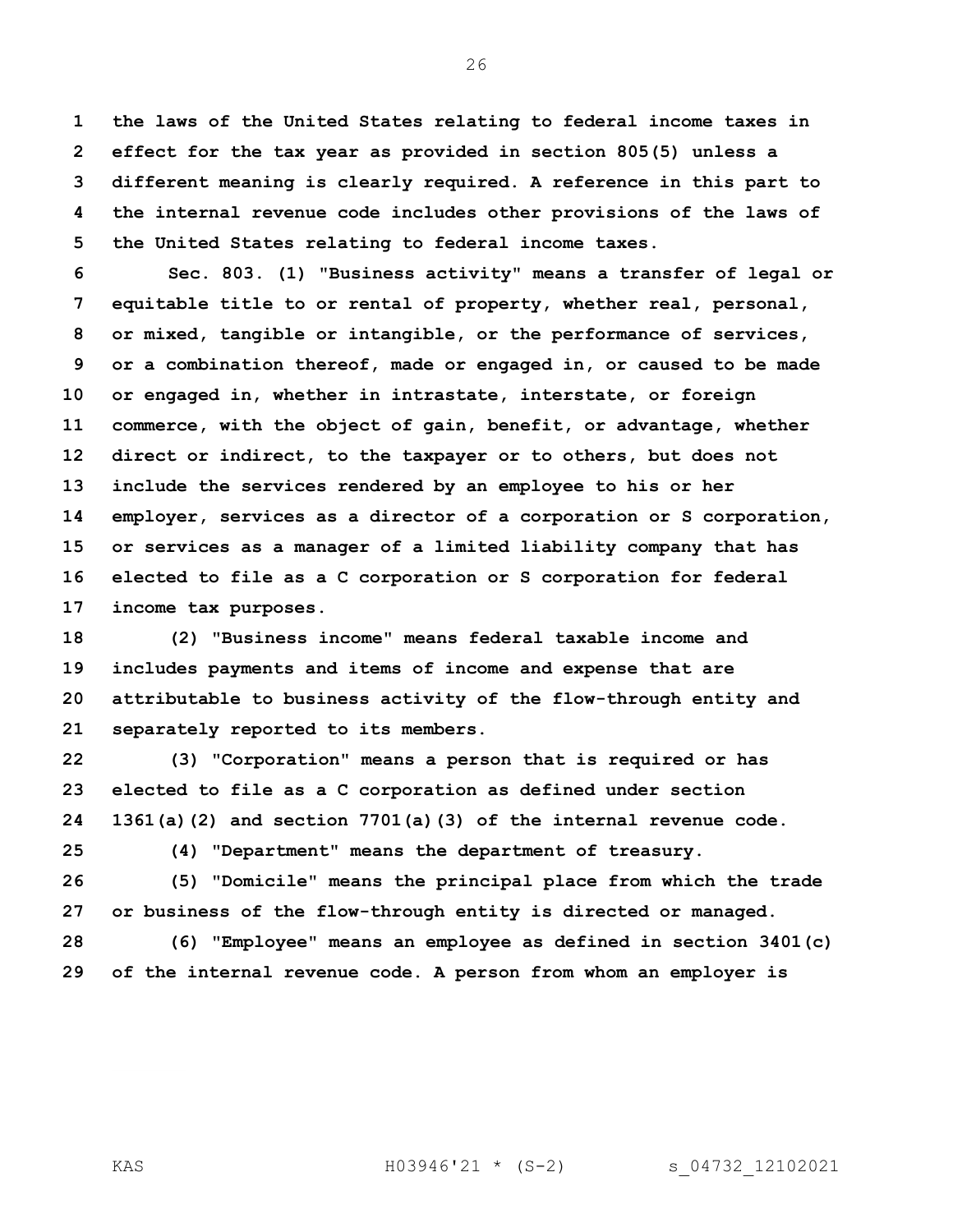**required to withhold for federal income tax purposes is prima facie considered an employee.**

 **(7) "Employer" means an employer as defined in section 3401(d) of the internal revenue code. A person required to withhold for federal income tax purposes is prima facie considered an employer. Sec. 805. (1) "Federal taxable income" means taxable income as defined in section 63 of the internal revenue code without the deductions described under section 703(a)(2) of the internal revenue code. For the purposes of this part in computing federal taxable income, an S corporation shall be treated as a corporation under section 1361(a)(2) of the internal revenue code and a partnership shall be treated as an association taxable as a corporation pursuant to an election under 26 CFR 301.7701-3(a).**

 **(2) "Financial institution" means that term as defined in section 651.**

 **(3) "Flow-through entity" means an entity that for the applicable tax year is treated as an S corporation or a partnership under the internal revenue code for federal income tax purposes. Flow-through entity does not include a publicly traded partnership, any entity disregarded under section 845, or any person subject to the tax imposed under chapter 13.**

 **(4) "Insurance company" means that term as defined in section 607.**

 **(5) "Internal revenue code" means the United States internal revenue code of 1986 in effect on January 1, 2021 or, at the option of the taxpayer, in effect for the tax year.**

 **(6) "Member", when used in reference to a flow-through entity, means a shareholder of an S corporation or a partner or member in a partnership.**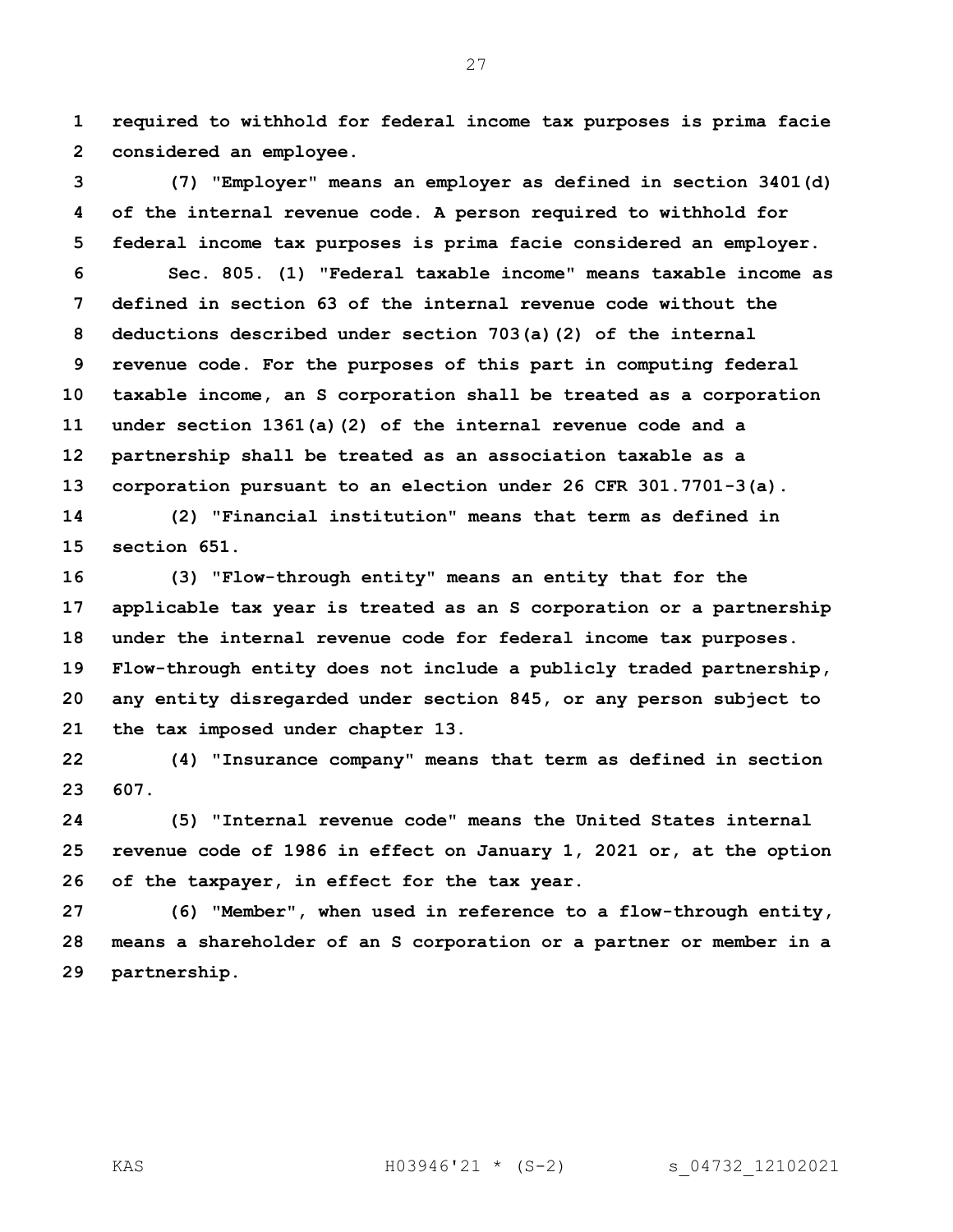**Sec. 807. (1) "Partnership" means an entity that is required to or has elected to file as a partnership for federal income tax purposes. Partnership includes a limited liability company that is treated as a partnership for federal income tax purposes.**

 **(2) "Person" means an individual, bank, financial institution, insurance company, association, corporation, flow-through entity, receiver, estate, trust, or any other group or combination of groups acting as a unit.**

 **(3) "Publicly traded partnership" means that term as defined under section 7704 of the internal revenue code.**

 **(4) "S corporation" means a United States person electing taxation under sections 1361 to 1379 of the internal revenue code. (5) "Sale" or "sales" means that term as defined in section 20.**

 **(6) "State" means any state of the United States, the District of Columbia, the Commonwealth of Puerto Rico, any territory or possession of the United States, and any foreign country, or a political subdivision of any of the foregoing.**

 **Sec. 809. (1) "Tax" means the tax imposed under this part, including interest and penalties under this part, unless the term is given a more limited meaning in the context of this part or a provision of this part.**

 **(2) "Tax year" means the calendar year, or the fiscal year ending during the calendar year, upon the basis of which the tax base of a taxpayer is computed under this part. If a return is made for a fractional part of a year, tax year means the period for which the return is made. Except for the first return required by this part, a taxpayer's tax year is for the same period as is covered by its federal income tax return. A taxpayer that has a 52-**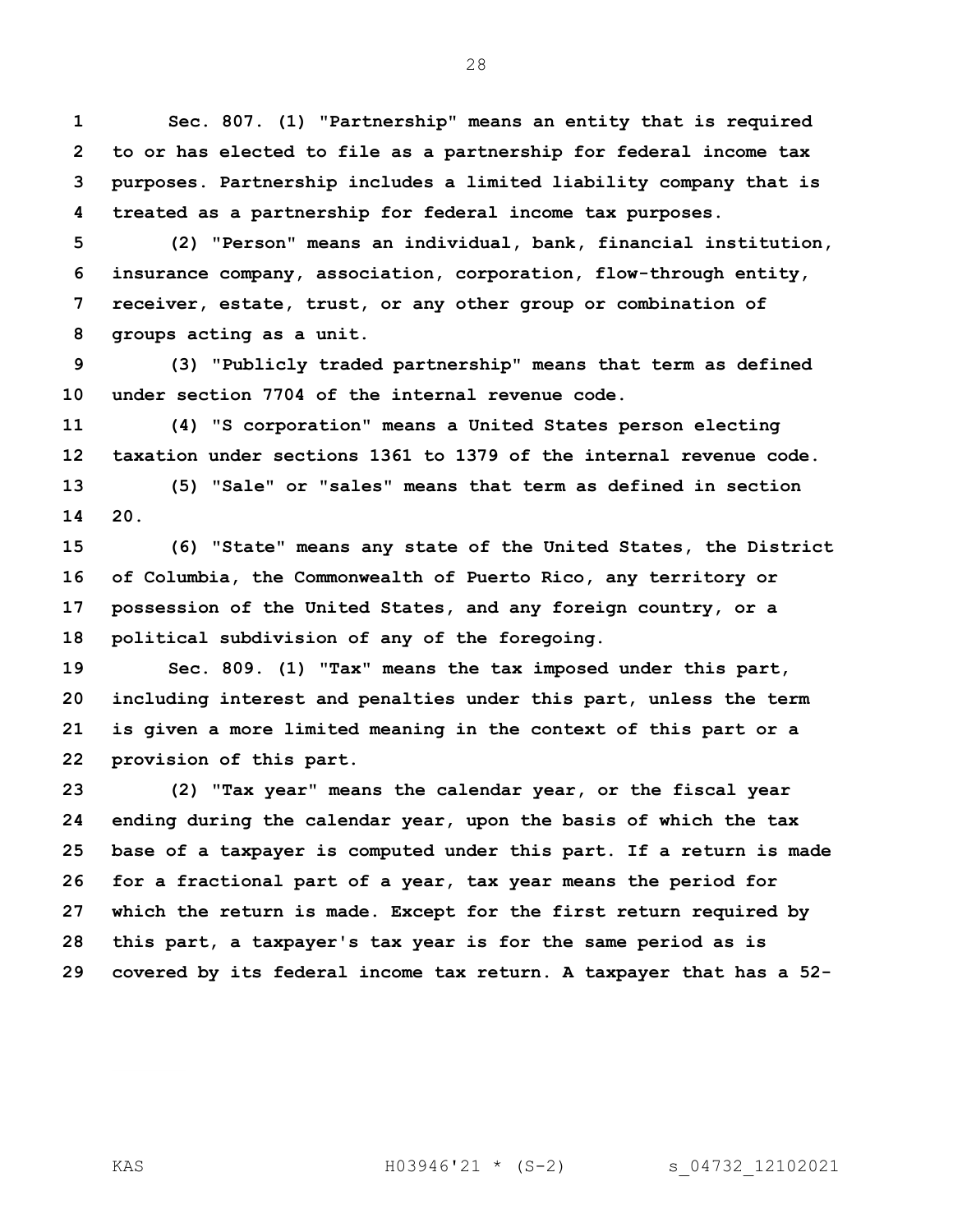**or 53-week tax year beginning not more than 7 days before the end of any month is considered to have a tax year beginning on the first day of the subsequent month.**

 **(3) "Taxpayer" means a flow-through entity that elects pursuant to section 813 to be subject to the tax under this part.**

 **(4) "United States person" means that term as defined in section 7701(a)(30) of the internal revenue code.**

# **CHAPTER 21**

 **Sec. 811. (1) Except as otherwise provided in this part, a taxpayer has substantial nexus in this state and is subject to the tax imposed under this part if the taxpayer elects to pay the tax pursuant to section 813 and if the taxpayer has a physical presence in this state for a period of more than 1 day during the tax year, actively solicits sales in this state and has gross receipts sourced to this state, or is a member or has an ownership interest or a beneficial interest in a flow-through entity, directly, or indirectly through 1 or more other flow-through entities, that has substantial nexus in this state.**

**(2) As used in this section:**

**(a) "Actively solicits" means either of the following:**

 **(***i***) Speech, conduct, or activity that is purposefully directed at or intended to reach persons within this state and that explicitly or implicitly invites an order for a purchase or sale.**

 **(***ii***) Speech, conduct, or activity that is purposefully directed at or intended to reach persons within this state that neither explicitly nor implicitly invites an order for a purchase or sale, but is entirely ancillary to requests for an order for a purchase or sale.**

**(b) "Gross receipts" means that term as defined under section**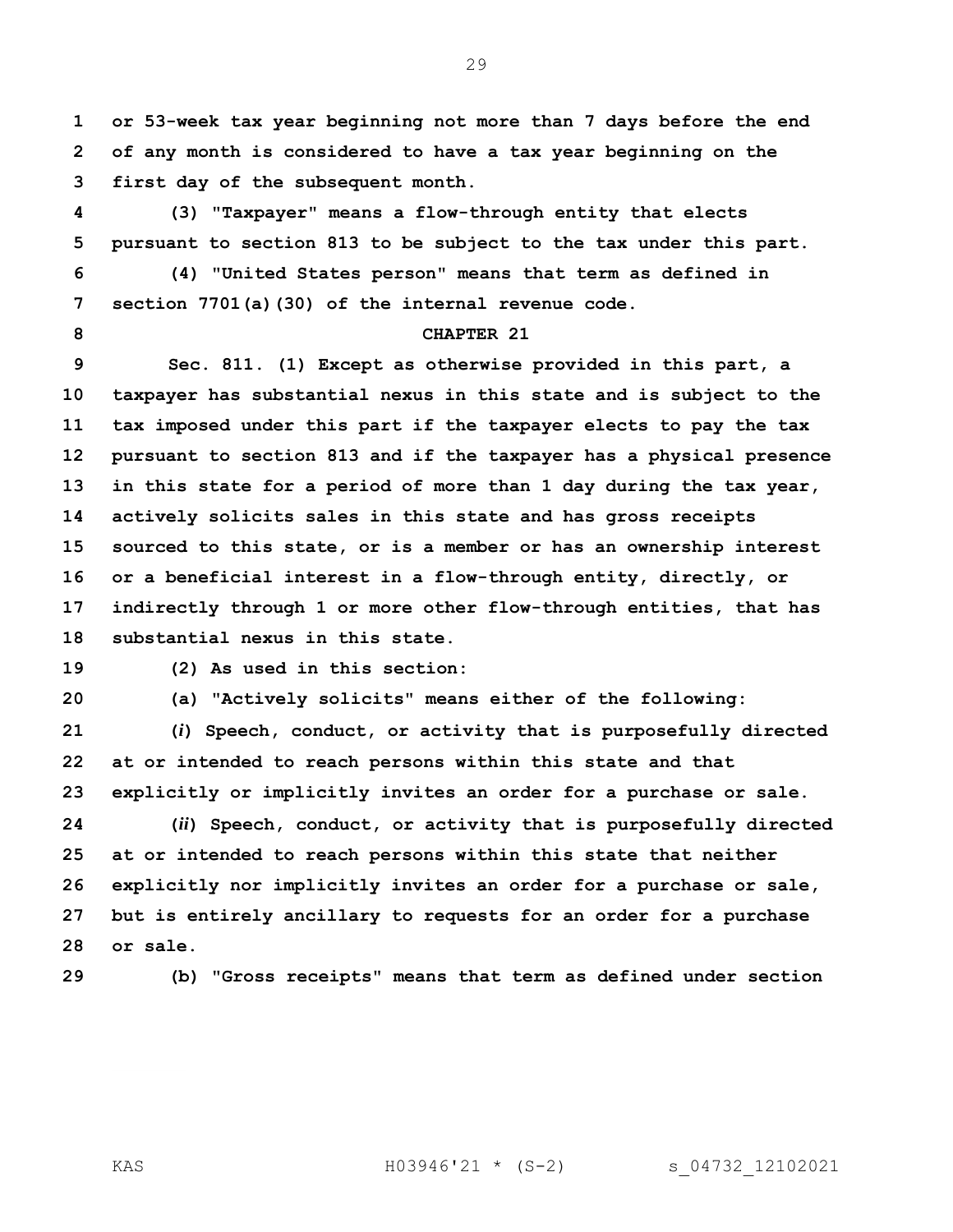**607.**

 **(c) "Physical presence" means any activity conducted by the taxpayer or on behalf of the taxpayer by the taxpayer's employee, agent, or independent contractor acting in a representative capacity. Physical presence does not include the activities of professionals providing services in a professional capacity or other service providers if the activity is not significantly associated with the taxpayer's ability to establish and maintain a market in this state.**

 **Sec. 813. For tax years beginning on and after January 1, 2021, a flow-through entity may, in a form and manner as prescribed by the department, elect to file a return and pay the tax imposed by this part. Except as otherwise provided under this section, an election made under this section is an irrevocable election that shall continue for the next 2 subsequent tax years and the taxpayer shall continue to file a return and pay the tax imposed under this part as provided in section 833. A flow-through entity that elects to pay the tax imposed under this part shall file its election with the department on or before the fifteenth day of the third month of that tax year. However, an election made for any tax year beginning in 2021 must be made before the fifteenth day of the fourth calendar month after the effective date of the amendatory act that added this section. A separate election must be made after the expiration of the irrevocable period described in this section to continue to pay the tax imposed by this part. If, in accordance with section 847, the tax is not levied and imposed during any tax year, for any subsequent tax year that the tax is levied and imposed under this part, regardless of whether the taxpayer had previously made an election to pay under this section, the taxpayer**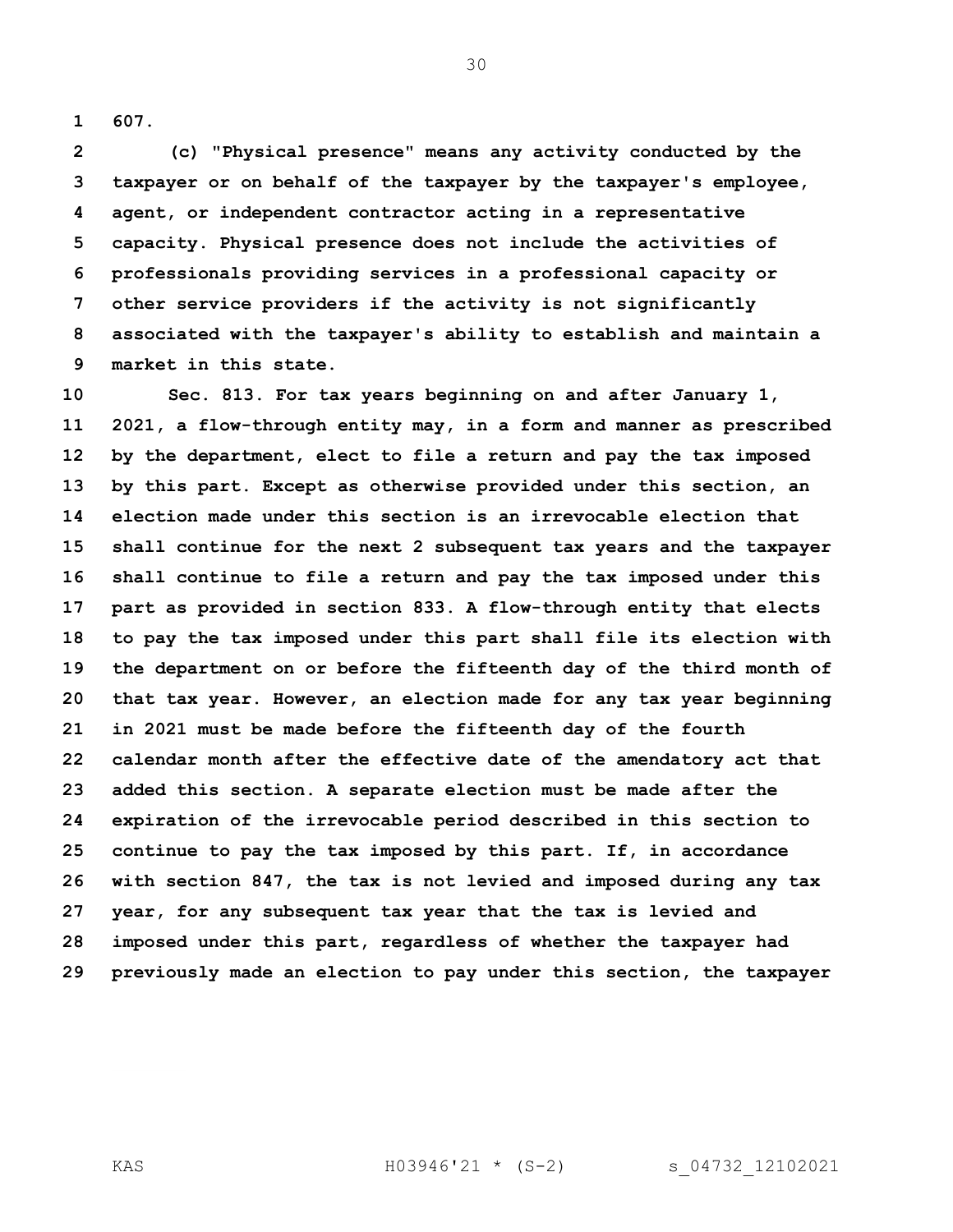**is required to make a separate election to pay under this section. Sec. 815. (1) Subject to section 847, beginning January 1, 2021 and each tax year after 2021, there is levied and imposed a flow-through entity tax on every taxpayer with business activity in this state unless prohibited by 15 USC 381 to 384. Except as otherwise provided under subsection (5), the flow-through entity tax is imposed on the positive business income tax base, after allocation or apportionment to this state, at the same rate levied and imposed under section 51 for that same tax year. A negative business income tax base of a flow-through entity, after allocation or apportionment to this state, is includible in the business income tax base of each member of the flow-through entity and is not available as an offset to the allocated or apportioned business income tax base of the flow-through entity in any other tax year for which an election is made under section 813.**

 **(2) The business income tax base means a taxpayer's business income subject to the following adjustments, before allocation or apportionment, and the adjustment in subsection (4) after allocation or apportionment:**

 **(a) Add interest income and dividends derived from obligations or securities of states other than this state, in the same amount that was excluded from federal taxable income, less the related portion of expenses not deducted in computing federal taxable income because of sections 265 and 291 of the internal revenue code.**

 **(b) Add losses on the sale or exchange of obligations of the United States government, the income of which this state is prohibited from subjecting to a net income tax, to the extent that the loss has been deducted in arriving at federal taxable income.**

KAS H03946'21 \* (S-2) s\_04732\_12102021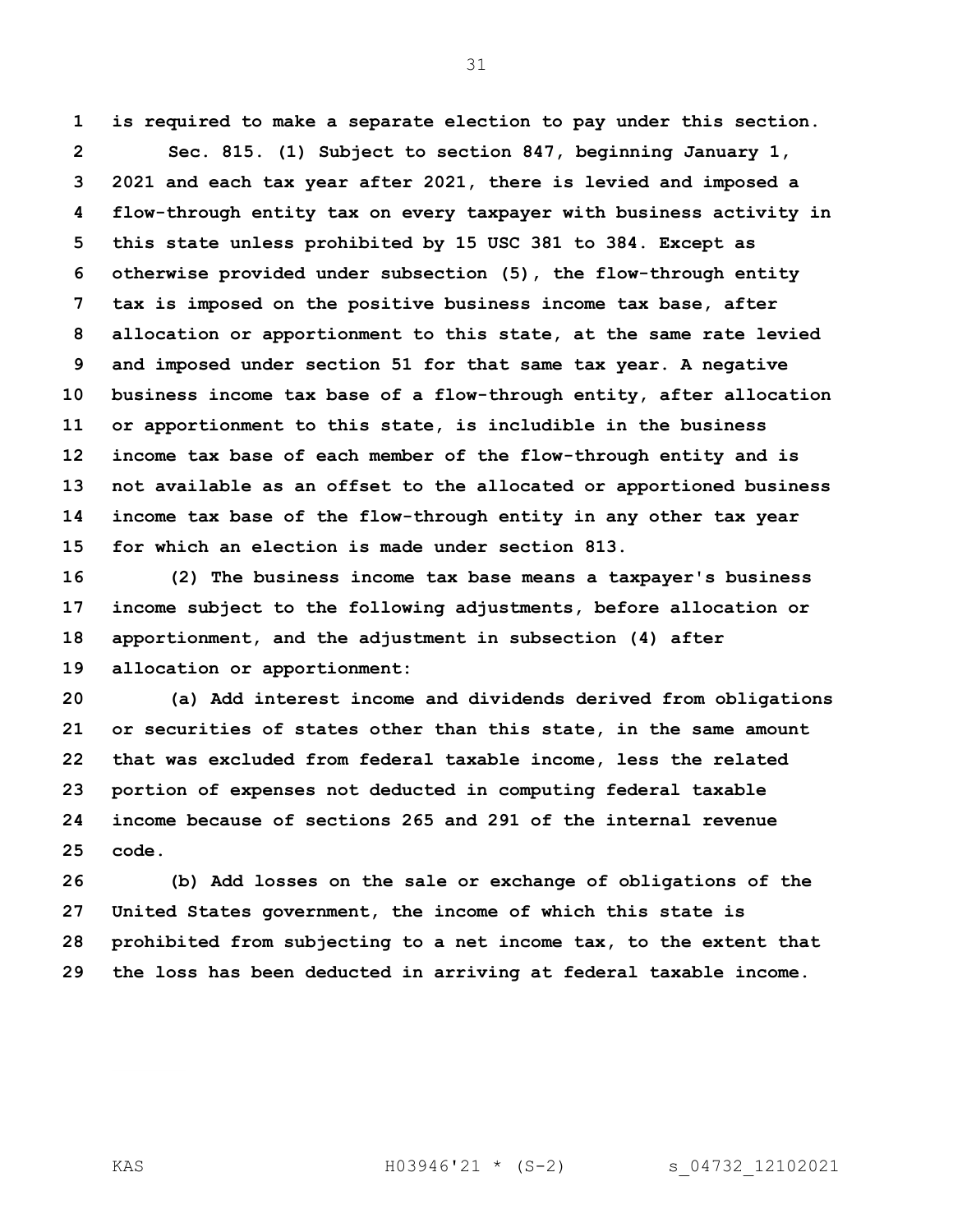**(c) Deduct, to the extent included in federal taxable income, income derived from obligations, or the sale or exchange of obligations, of the United States government that this state is prohibited by law from subjecting to a net income tax, reduced by any interest on indebtedness incurred in carrying the obligations and by any expenses incurred in the production of that income to the extent that the expenses, including amortizable bond premiums, were deducted in arriving at federal taxable income.**

 **(d) Add charitable contributions to the extent deducted in arriving at federal taxable income.**

 **(e) Add all taxes on or measured by net income including the tax imposed under this part to the extent that the taxes were deducted in arriving at federal taxable income.**

 **(f) Deduct guaranteed payments for services rendered by a member who is an individual to the extent that those guaranteed payments were included in federal taxable income.**

 **(g) Deduct, to the extent included in federal taxable income, all of the following:**

 **(***i***) The amount of a refund received in the tax year based on taxes paid under this part.**

 **(***ii***) The amount of a refund received in the tax year based on taxes paid under the city income tax act, 1964 PA 284, MCL 141.501 to 141.787.**

 **(h) Deduct business income received as a member of another flow-through entity to the extent that the business income increased federal taxable income.**

**(i) Eliminate all of the following:**

 **(***i***) Income from producing oil and gas to the extent included in federal taxable income.**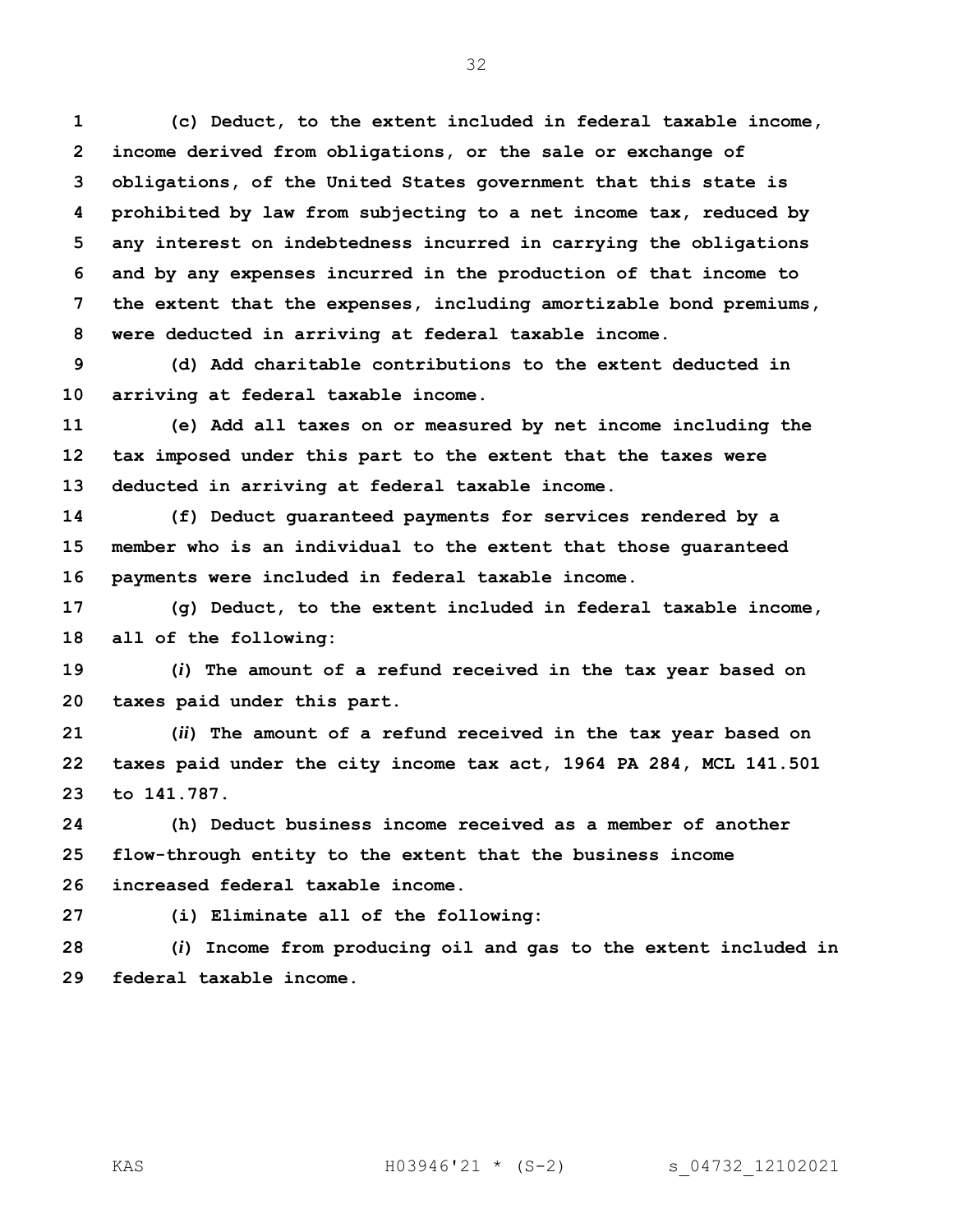**(***ii***) Expenses of producing oil and gas to the extent deducted in arriving at federal taxable income.**

 **(***iii***) Income derived from a mineral to the extent included in federal taxable income of a qualified taxpayer.**

 **(***iv***) Expenses related to the income deductible under subparagraph (***iii***) to the extent deducted in arriving at federal taxable income.**

 **(3) For a taxpayer that has a direct, or indirect through 1 or more other flow-through entities, ownership or beneficial interest in a flow-through entity for which an election was made under section 813 and that reported positive business income in a tax year ending on or within the taxpayer's tax year, the adjustments in subsection (2) shall not include the taxpayer's share of the electing flow-through entities adjustments under subsection (2).**

 **(4) For a taxpayer that has a direct, or indirect through 1 or more other flow-through entities, ownership or beneficial interest in a flow-through entity for which an election was not made under section 813, add the taxpayer's share of the non-electing flow- through entity's positive business income as determined under section 817(2).** 

 **(5) In computing the tax due under this part, the taxpayer shall pay the tax due only on the business income tax base allocable to those members who are individuals, flow-through entities, estates, or trusts and exclude the business income tax base allocable to those members that are corporations, insurance companies, or financial institutions. The department may require the taxpayer to disclose identifying information for all members of the taxpayer and the allocable share of business income for each member.**

KAS H03946'21 \* (S-2) s\_04732\_12102021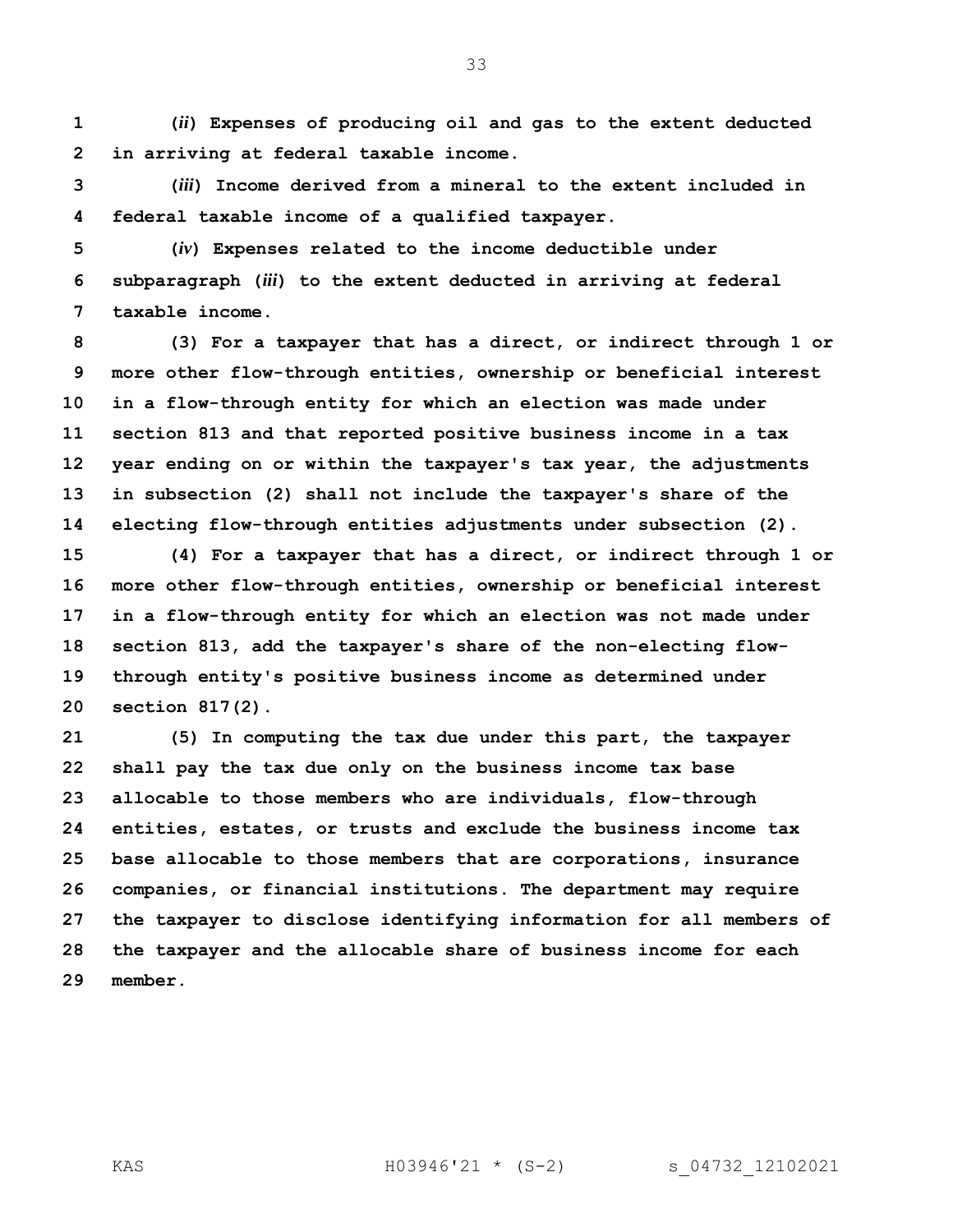**(6) As used in this section:** 

 **(a) "Mineral" means that term as defined in section 2 of the nonferrous metallic minerals extraction severance tax act, 2012 PA 410, MCL 211.782.**

 **(b) "Oil and gas" means oil and gas that is subject to severance tax under 1929 PA 48, MCL 205.301 to 205.317.** 

 **(c) "Qualified taxpayer" means a taxpayer subject to the minerals severance tax levied under the nonferrous metallic minerals extraction severance tax act, 2012 PA 410, MCL 211.781 to 211.791.**

 **Sec. 817. (1) Except as otherwise provided in this part, the business income tax base established under this part shall be apportioned in accordance with allocation and apportionment provisions in chapter 3.**

 **(2) For a taxpayer that has a direct, or indirect through 1 or more other flow-through entities, ownership interest or beneficial interest in a flow-through entity, the taxpayer's business income that is directly attributable to the business activity of the flow- through entity shall be apportioned to this state using an apportionment factor determined under chapter 3 based on the business activity of the flow-through entity.**

 **(3) A taxpayer is subject to tax in another state in either of the following circumstances:**

 **(a) The taxpayer is subject to, or would be subject to, if the taxpayer was not a flow-through entity, a business privilege tax, a net income tax, a franchise tax measured by net income, a franchise tax for the privilege of doing business, or a corporate stock tax.**

 **(b) That state has jurisdiction to subject the taxpayer to 1 or more of the taxes listed in subdivision (a) regardless of**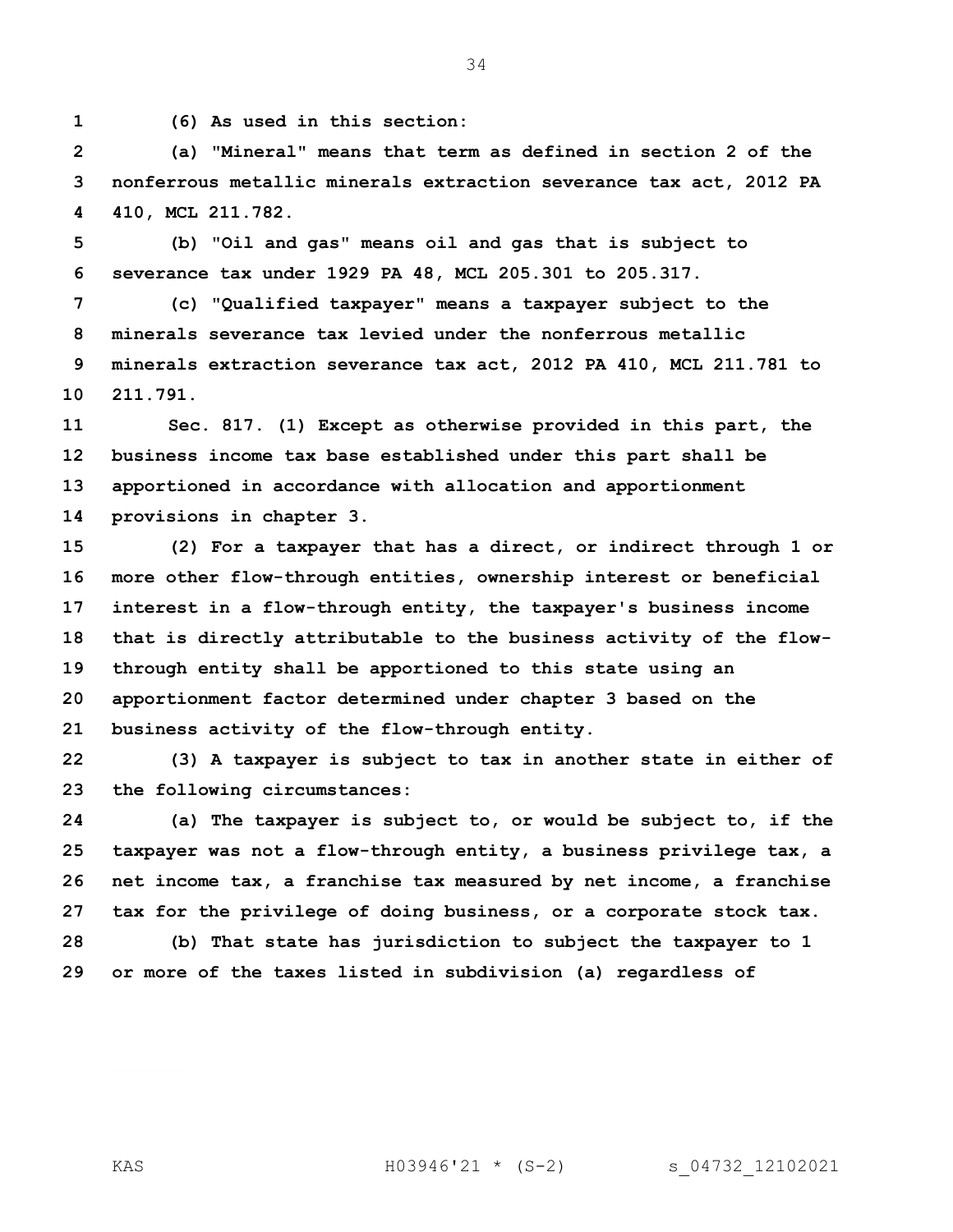**whether, in fact, that state does or does not subject the taxpayer to that tax.**

 **Sec. 819. Any taxpayer allocated income as a member of a flow- through entity by the flow-through entity may not claim a credit against the tax imposed by this part for the taxpayer's allocated share of the tax as reported by the other flow-through entity pursuant to section 839(1)(d) for the tax year ending on or within the taxpayer's same tax year.**

## **CHAPTER 23**

 **Sec. 831. (1) Except as otherwise provided under this section, a taxpayer that reasonably expects liability for the tax year to exceed \$800.00 shall file an estimated return and pay an estimated tax for each quarter of the taxpayer's tax year in the same manner as provided in section 301.**

 **(2) The interest and penalty provided by this part shall not be assessed for the 2022 tax year and each subsequent tax year, if the preceding year's tax liability under this part was \$20,000.00 or less and if the taxpayer submitted 4 equal installments the sum of which equals the immediately preceding tax year's tax liability. (3) Each estimated return shall be made on a form prescribed by the department and shall include an estimate of the annual tax liability and other information required by the state treasurer. The form prescribed under this subsection may be combined with any** 

**other tax reporting form prescribed by the department.**

 **(4) Payments made under this section shall be a credit against the payment required with the annual tax return required in section 833.**

 **(5) If the department considers it necessary to insure payment of the tax or to provide a more efficient administration of the**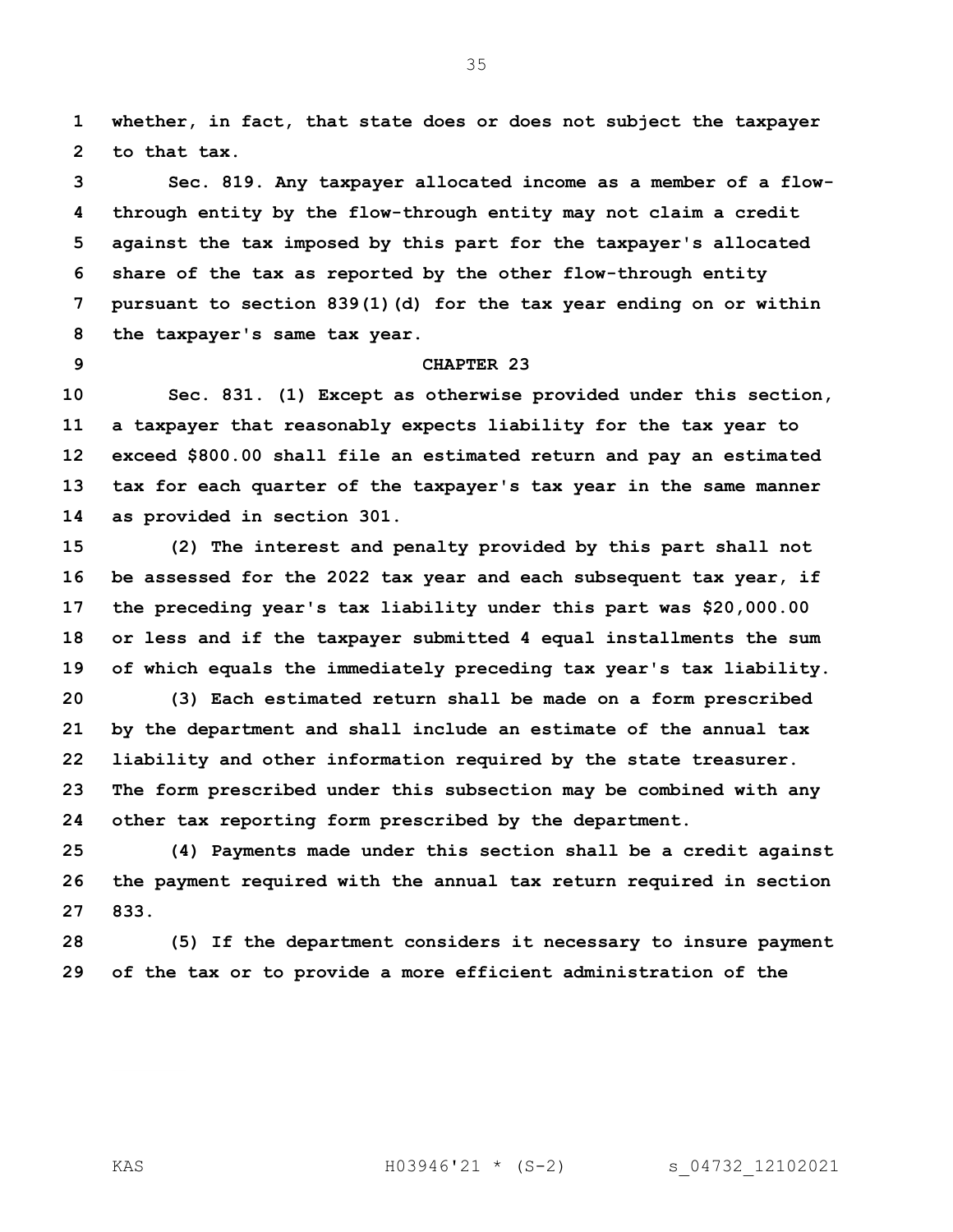**tax, the department may require filing of the returns and payment of the tax for other than quarterly or annual periods.**

 **Sec. 833. (1) An annual or final return for the tax imposed under this part shall be filed with the department in the form and content prescribed by the department by the last day of the third month after the end of the taxpayer's tax year. Any final liability shall be remitted by the annual due date of the taxpayer's annual or final return, excluding any extension of time to file the return as provided under subsections (2) and (3). A taxpayer that elected to file a return for 3 years under section 813 whose tax liability under this part is less than or equal to \$100.00 shall file an information return in accordance with section 711.**

 **(2) The department, upon application of the taxpayer and for good cause shown, may extend the date for filing the annual return. Interest at the rate under section 23(2) of 1941 PA 122, MCL 205.23, shall be added to the amount of the tax unpaid for the period of the extension. The state treasurer shall require with the application payment of the estimated tax liability unpaid for the tax period covered by the extension.**

 **(3) If a taxpayer is granted an extension of time within which to file the federal income tax return for any tax year, the filing of a copy of the request for extension together with a tentative return and payment of an estimated tax with the department by the due date provided in subsection (1) shall automatically extend the due date for the filing of an annual or final return under this part until the last day of the sixth month following the original due date of the return. Interest at the rate under section 23(2) of 1941 PA 122, MCL 205.23, shall be added to the amount of the tax unpaid for the period of the extension.**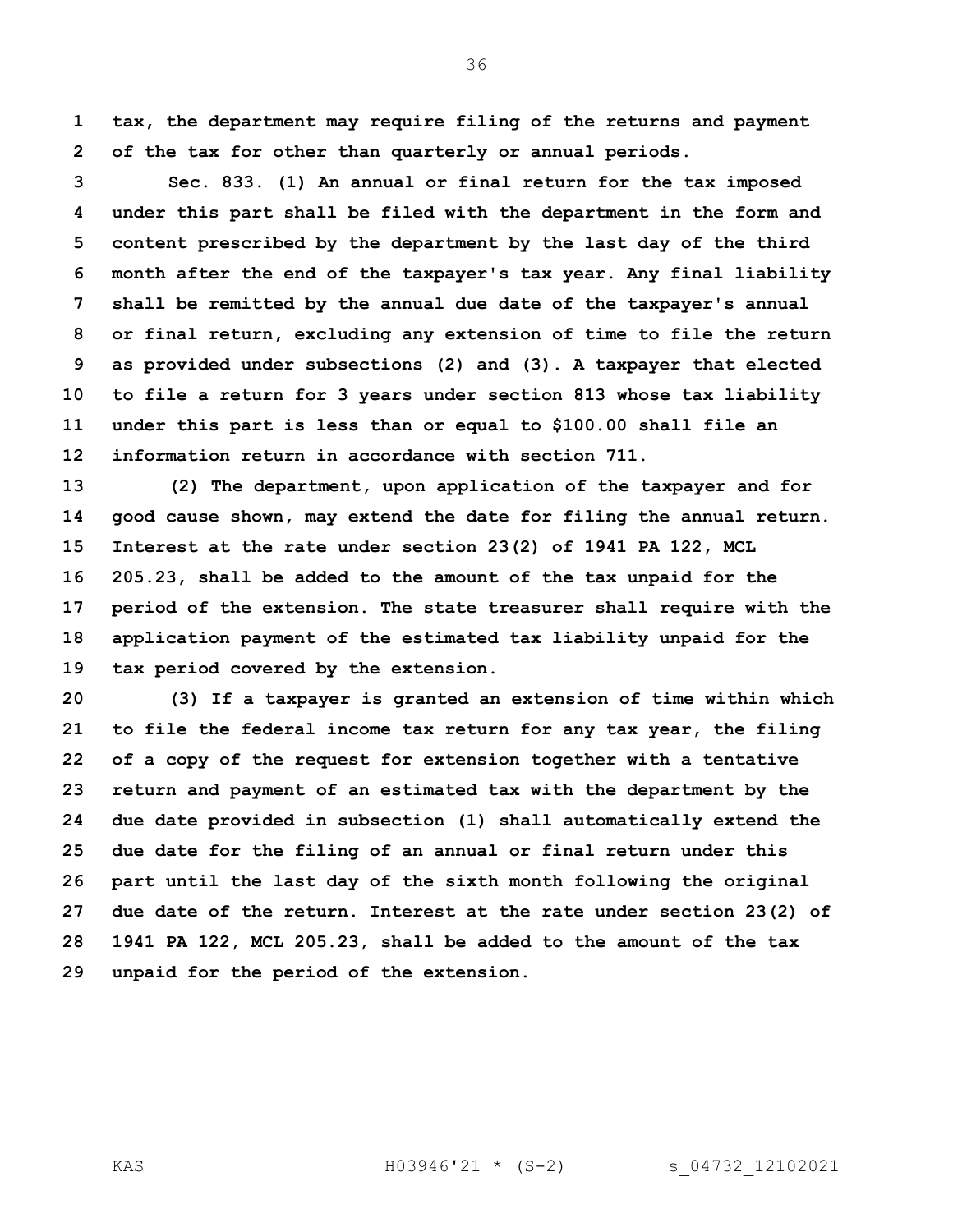**Sec. 835. (1) A taxpayer required to file a return under this part may be required to furnish a true and correct copy of any return or portion of any return filed under the provisions of the internal revenue code.**

 **(2) A taxpayer shall file an amended return with the department showing any alteration in or modification of a federal income tax return that affects its tax base under this part. The amended return shall be filed within 180 days after the final determination by the internal revenue service.**

 **Sec. 837. For tax years ending in 2021 only, if a taxpayer elects to pay the tax under section 813 for the tax year ending in 2021 and the annual return filed under this part for that tax year results in a refund, that refund is not subject to added interest under section 30(3) of 1941 PA 122, MCL 205.30.**

 **Sec. 839. (1) A taxpayer or a flow-through entity that did not make the election under section 813 shall provide on or before the due date of the return under section 833, upon the amendment of a return filed under section 833 or the adjustment of the tax under this part by the department, to any member to which the provision of information is required by the internal revenue code all of the following for the tax year:**

 **(a) Information regarding the allocation and apportionment of the business income described under this part and the allocation and apportionment of income subject to tax under part 1 and part 2. (b) The member's allocable share of the reporting flow-through entity's taxes calculated under section 815(2)(e) on or measured by net income including the tax imposed by this part for the tax year. The member's allocable share of taxes calculated under section 815(2)(e) and allocated to the reporting flow-through entity by**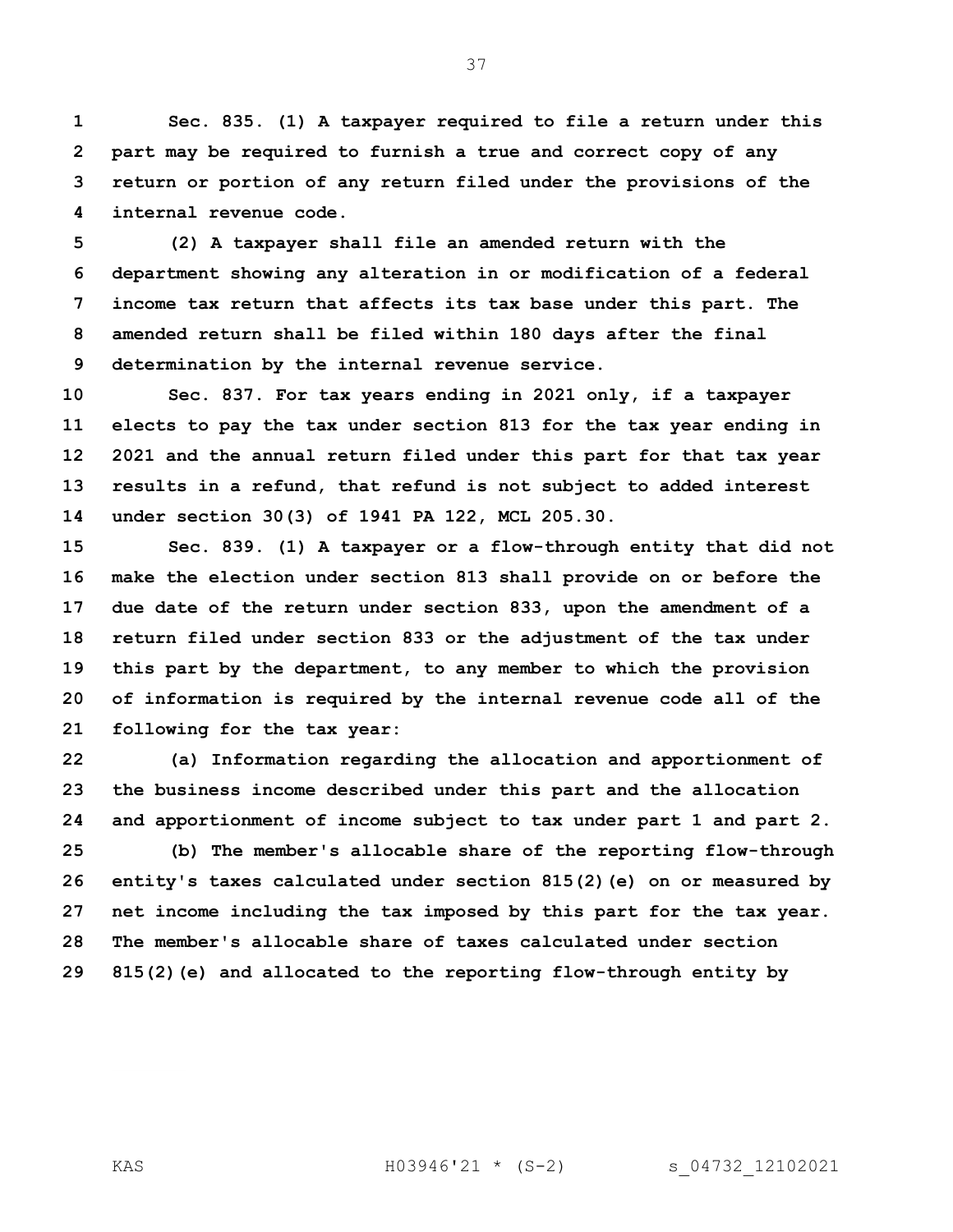**other flow-through entities with tax years ending on or within the reporting flow-through entity's tax year.**

 **(c) The member's allocable share of the reporting flow-through entity's refund calculated under section 815(2)(g). The member's allocable share of refunds calculated under section 815(2)(g) and allocated to the reporting flow-through entity by other flow- through entities with tax years ending on or within the reporting flow-through entity's tax year.**

**(d) Each of the following:**

 **(***i***) The member's share of the tax imposed under this part on the taxpayer for the tax year and paid by the fifteenth day of the third month after the end of the tax year.**

 **(***ii***) The member's share of the tax imposed under this part on the taxpayer for any prior tax year and paid within the tax year excluding any amount reported under subparagraph (***i***) for the previous tax year.**

 **(***iii***) The member's share of the tax allocated to the reporting flow-through entity under subparagraphs (***i***) and (***ii***) by other flow- through entities with tax years ending on or within the reporting flow-through entity's tax year.**

 **(e) The member's share of the tax allocated under subdivision (d) must be determined based on the member's share of the income or gain generating the tax imposed under this part and included in the member's share of business income. If a member is allocated different portions of separately reported categories of income and gain, then the allocated share of tax must be based on the tax imposed under this part on each separate category of income or gain.**

**(2) An estate or trust that is either a member of a flow-**

KAS H03946'21 \* (S-2) s\_04732\_12102021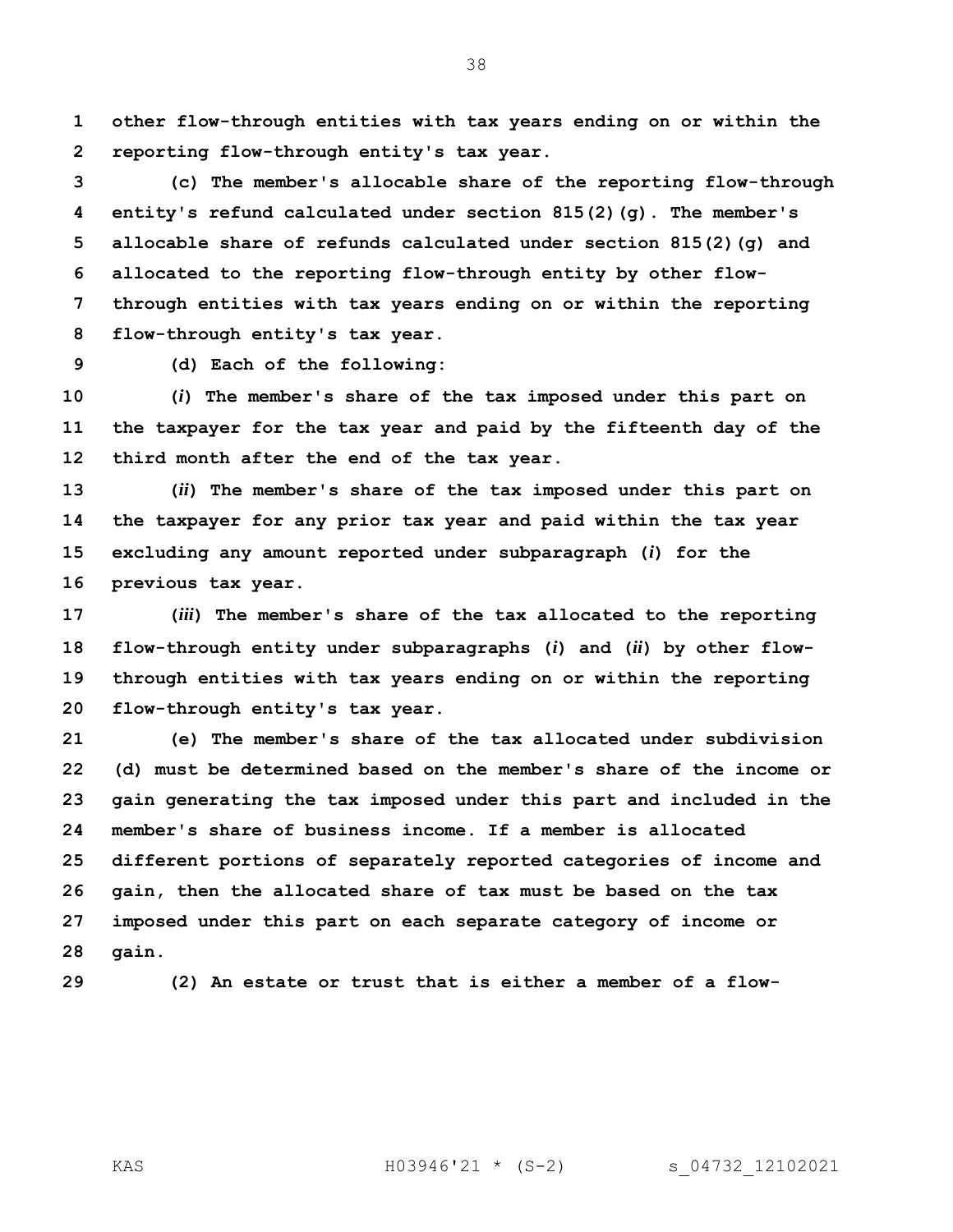**through entity that elects to file a return and pay the tax imposed under this part or a direct or indirect member of another flow- through entity that elects to file a return and pay the tax imposed under this part shall on or before the due date of the return required under part 1 report to its beneficiaries their allocable share of the tax imposed under this part and reported to the estate or trust under section 839(1)(d) in the same tax year. The allocable share is determined by multiplying the total amount of tax imposed under this part and reported to the estate or trust under section 839(1)(d) in the tax year by a percentage equal to a fraction, the numerator of which is the flow-through entity business income tax base that is distributed to the beneficiaries and the denominator of which is the total flow-through entity business income tax base that is included in distributable net income.**

 **Sec. 841. (1) The tax imposed by this part shall be administered by the department of treasury pursuant to 1941 PA 122, MCL 205.1 to 205.31, and this part. If a conflict exists between 1941 PA 122, MCL 205.1 to 205.31, and this part, the provisions of this part apply.**

 **(2) The department may promulgate rules to implement this part pursuant to the administrative procedures act of 1969, 1969 PA 306, MCL 24.201 to 24.328.**

 **(3) The department shall prescribe forms for use by taxpayers and may promulgate rules in conformity with this part for the maintenance by taxpayers of records, books, and accounts, and for the computation of the tax, the manner and time of changing or electing accounting methods and of exercising the various options contained in this part, the making of returns, and the** 

KAS H03946'21 \* (S-2) s\_04732\_12102021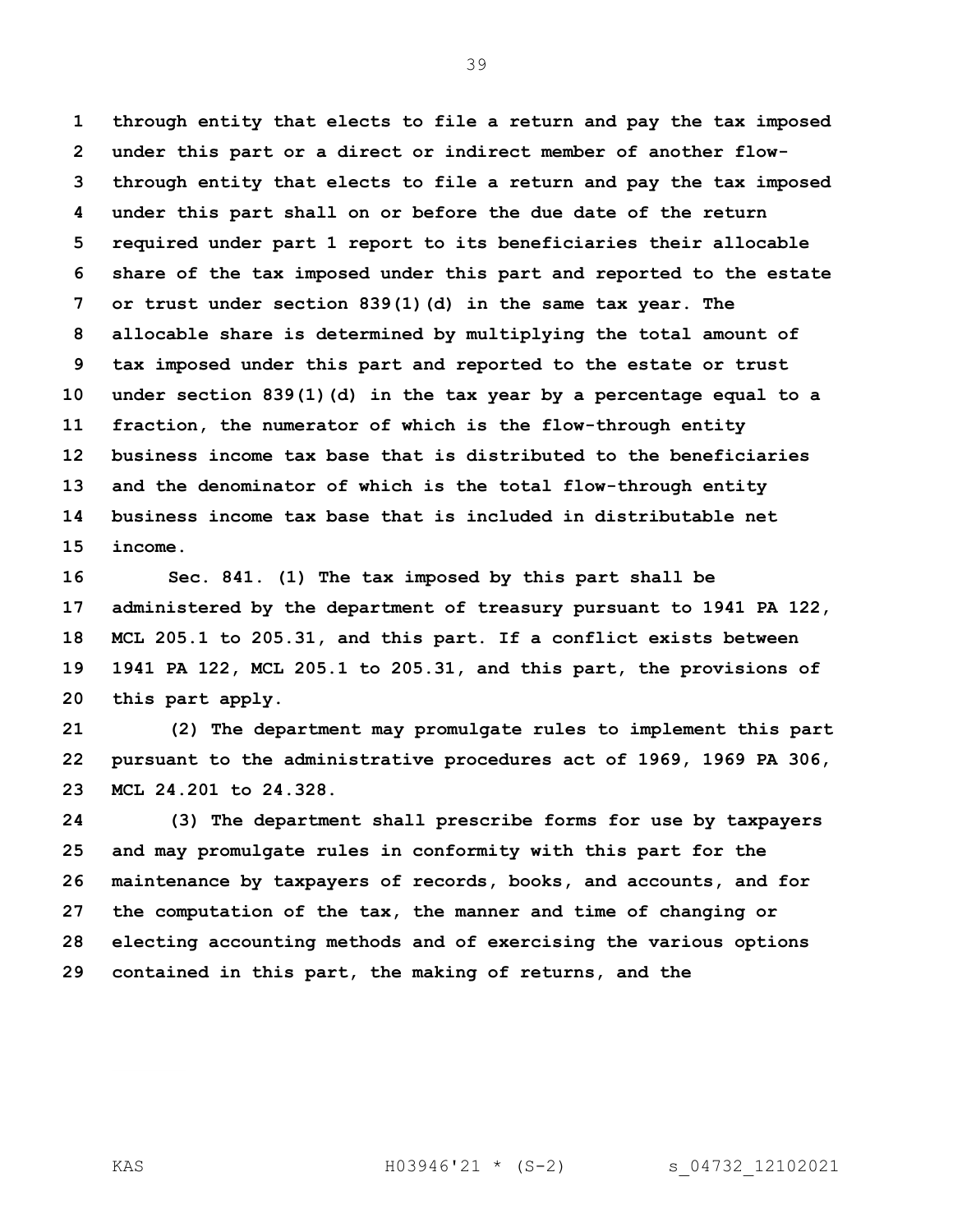**ascertainment, assessment, and collection of the tax imposed under this part.**

 **(4) The tax imposed by this part is in addition to all other taxes for which the taxpayer may be liable.** 

 **(5) The department shall prepare and publish statistics from the records kept to administer the tax imposed by this part that detail the distribution of tax receipts by type of business, legal form of organization, sources of tax base, timing of tax receipts, and types of deductions. The statistics shall not result in the disclosure of information regarding any specific taxpayer.**

 **(6) The department may require the taxpayer to remit any payment due under this part to the department by an electronic funds transfer method approved by the department.** 

 **Sec. 843. From the tax levied under this part, that percentage of the gross collections before refunds that is equal to 1.012% divided by the tax rate levied under this part shall be deposited in the state school aid fund created in section 11 of article IX of the state constitution of 1963 and the balance of the revenue collected under this part after the distribution to the school aid fund shall be deposited into the general fund.**

 **Sec. 845. Notwithstanding any other provision of this act, a person that is a disregarded entity for federal income tax purposes under the internal revenue code shall be classified as a disregarded entity for purposes of this part.**

 **Sec. 847. The tax created under this part is levied and imposed for any tax year that section 164(b)(6)(B) of the internal revenue code limits the amount an individual is allowed to deduct under section 164(a) of the internal revenue code for the same tax year. The tax created under this part is not levied and imposed for**